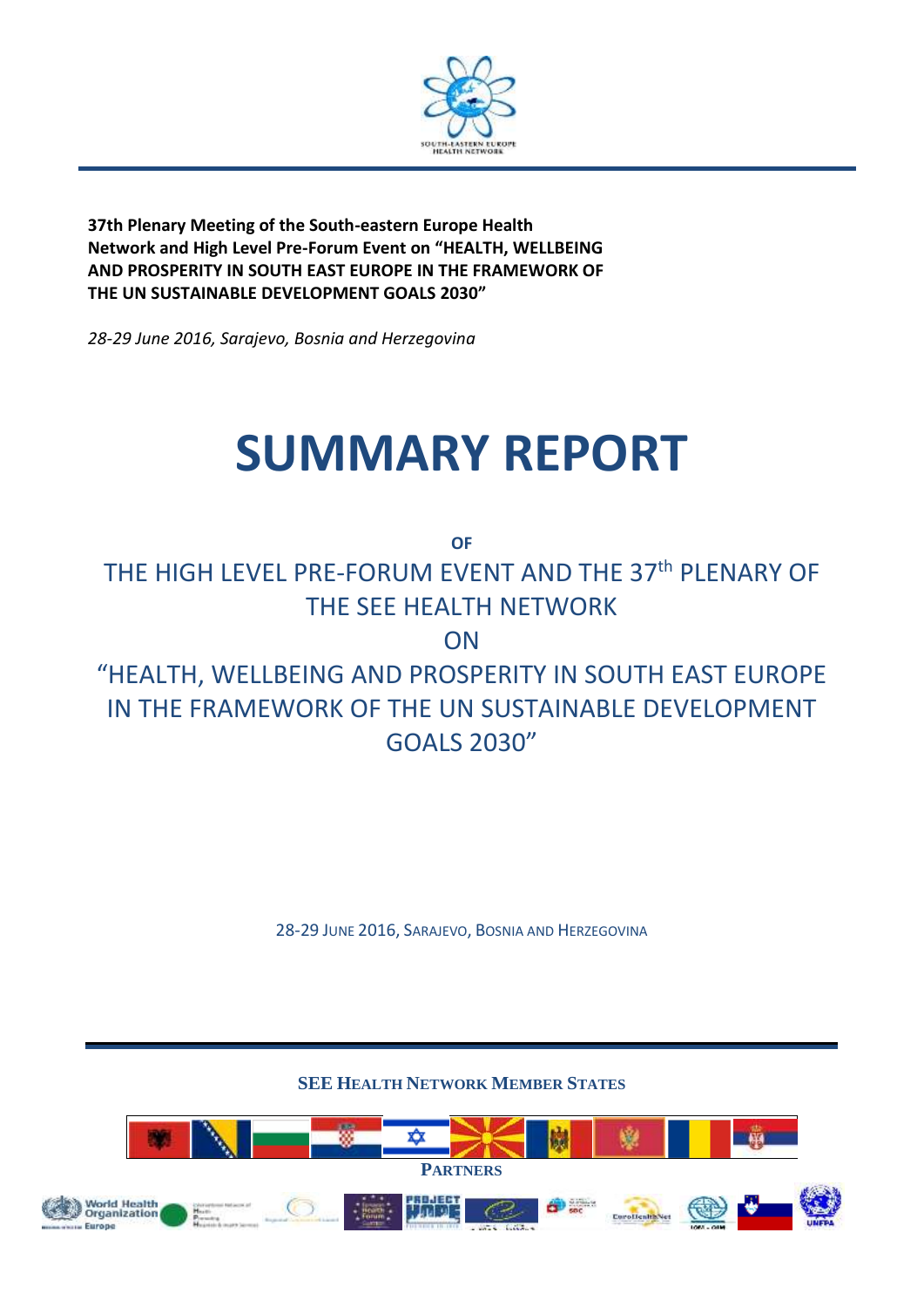

*The South-eastern Europe Health Network expresses its acknowledgement and gratitude to the Ministers of Bosnia and Herzegovina, the current President of the SEEHN (January-June 2016) for their continuous political and technical leadership and support in the most efficient and high quality manner.*



FAMILY PHOTO OF THE PARTICIPANTS OF THE JOINT SEEHN/WHO REGIONAL OFFICE FOR EUROPE HIGH LEVEL MEETING AND 37TH **PLENARY OF THE SEEHN, 28-29 JUNE 2016, SARAJEVO, BOSNIA AND HERZEGOVINA**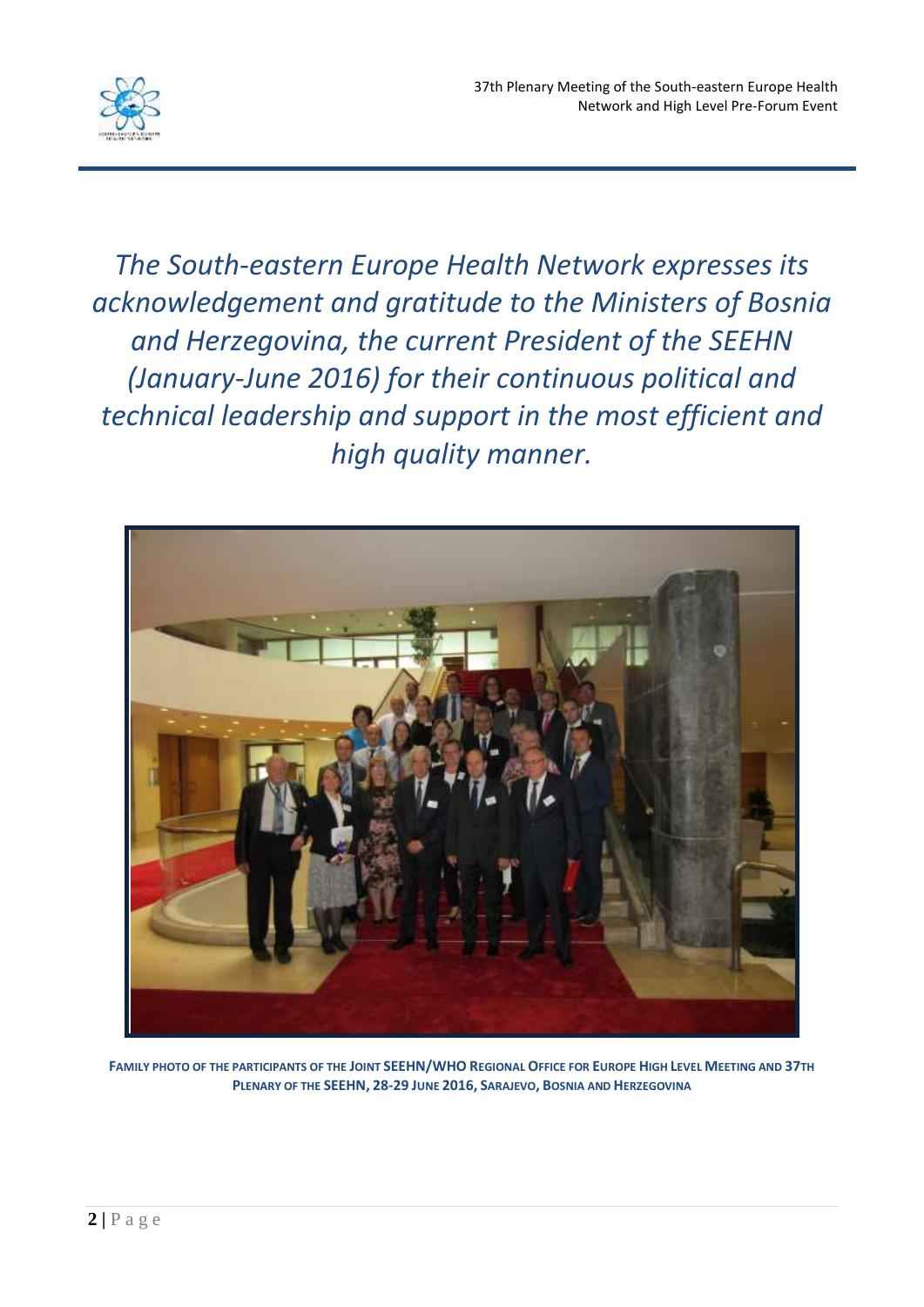

# **CONTENTS**

| 2.2.3. Progress and challenges in the preparation of the Fourth SEE Ministerial Forum in 2016 |
|-----------------------------------------------------------------------------------------------|
| 2.2.4. Draft outcome documents for the Fourth SEE Ministerial Forum 16                        |
|                                                                                               |
|                                                                                               |
| 2.3.2. Draft Report on the Regional Collaboration in the SEE for Health and Well-being 2011-  |
|                                                                                               |
| 2.4. Presidency of the Republic of Moldova: Road Map and Calendar of the SEEHN in the         |
|                                                                                               |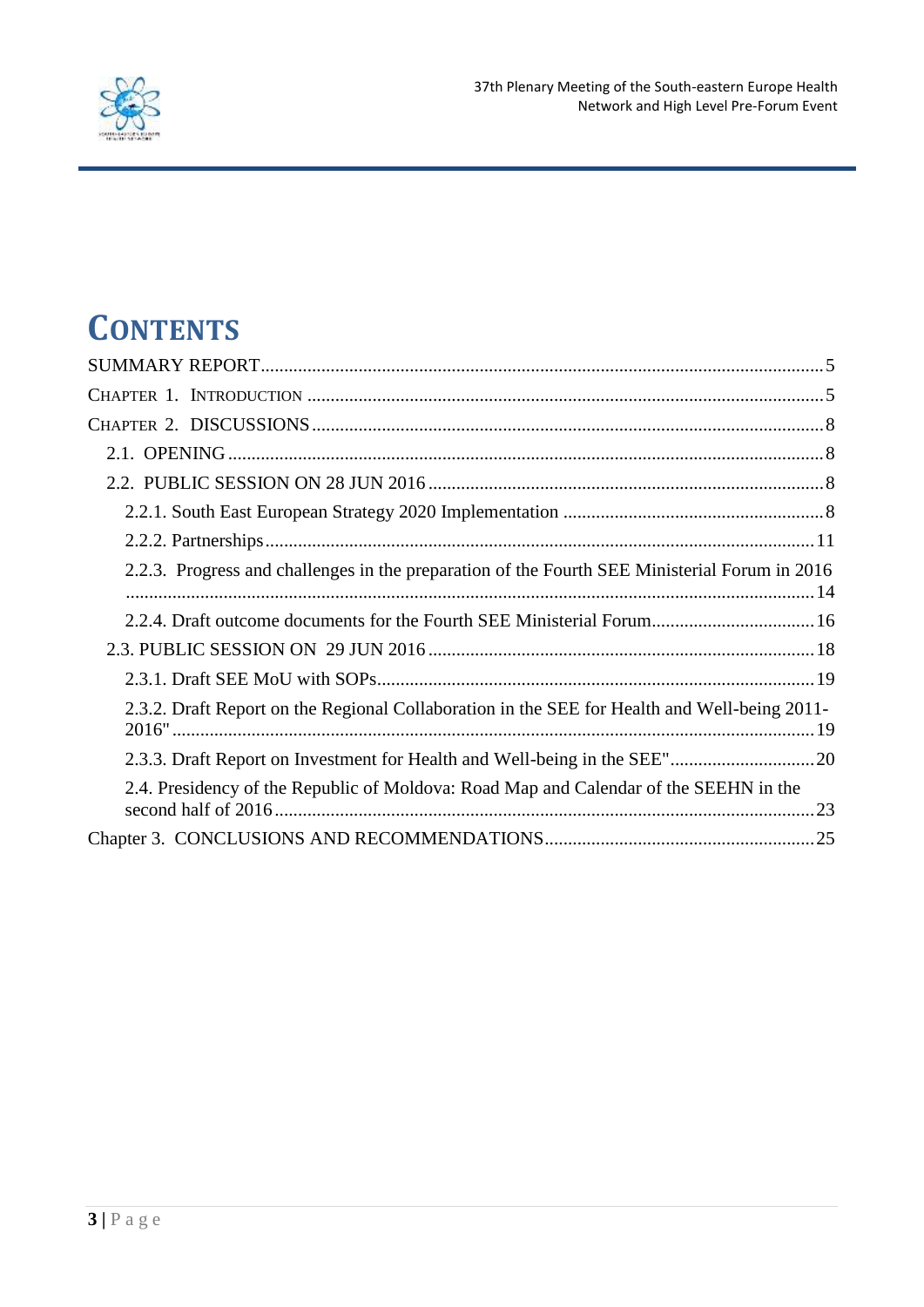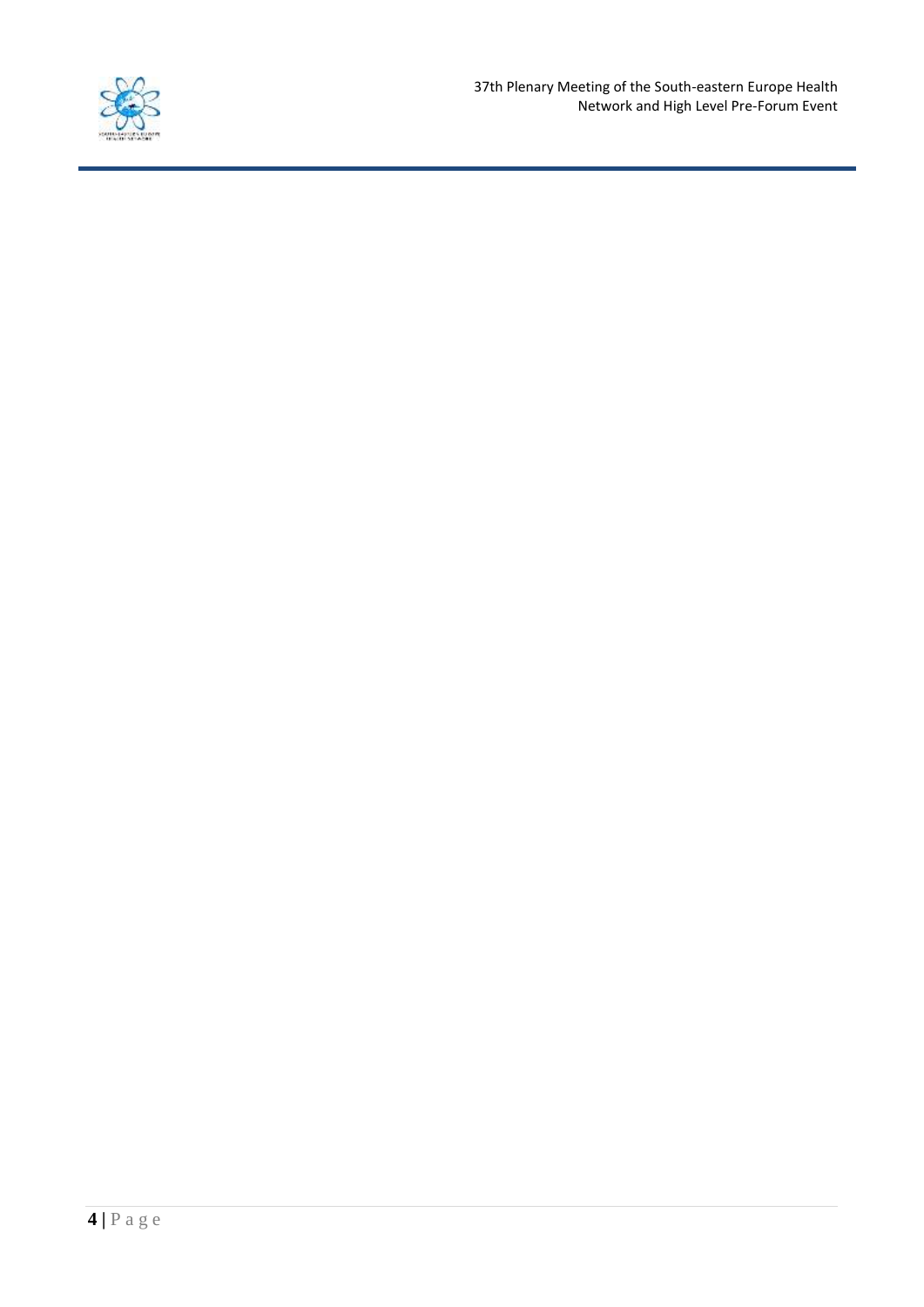

## **SUMMARY REPORT**

### <span id="page-4-1"></span><span id="page-4-0"></span>**CHAPTER 1. INTRODUCTION**

The 37th Plenary Meeting of the South-eastern Europe (SEE) Health Network was organized under the Presidency of Bosnia and Herzegovina (health authorities in B&H shall include the Ministry of Civil Affairs of Bosnia and Herzegovina, the Federal Ministry of Health, the Ministry of Health and Social Welfare of Republic of Srpska and the Department of Health and Other Services of Brcko District in Bosnia and Herzegovina) in the first half of 2016. It was held on 28–29 June 2016 in Sarajevo and was the first High Level Pre-Forum Event with senior government representatives from the SEEHN countries and their partners, organized jointly by the Presidency of Bosnia and Herzegovina and the SEEHN Secretariat.

The years 2014 and 2015 were extremely intensive years for the regional collaboration for health, particularly with regard to the implementation of the Banja Luka Pledge (2011), the SEE 2020 Growth Strategy endorsed on 22 November 2013 by the SEE Ministers of Economy, and embedding health as separate dimension contributing to the economic development and growth; the EU 2020 Strategy and the WHO Europe Health 2020 Policy Framework (2012) as well as the European Action Plan for Strengthening Public Health Capacities and Services (2012).

The year 2016 marks the 15th anniversary of the regional collaboration for health in South East Europe and the launch and successful development of the SEE Health Network, a historical organizational platform established by the governments of the SEEHN Member States since the endorsement of their Memorandum of Understanding in 2008 and its Addendum in 2011.

2016 will also be a new cornerstone for the SEEHN future as the Fourth SEE Ministerial Forum will take place on 3-4 November 2016 in Chisinau, upon the kind invitation of the Government of the Republic of Moldova.

Because of the above and in view of the current political, economic, social and health changes that have taken place in the region since the endorsement of the SEE Health Network Memorandum of Understanding in 2008, the 37th Plenary Meeting of the South-eastern Europe Health Network and High Level Pre-Forum Event's **specific objectives** of the meeting were to:

- 1. Review the progress of work of the SEE Health Network and its institutions in the first half of 2016under the Bosnia and Herzegovina Presidency;
- 2. Review the implementation of the health objectives and measures of the SEE 2020 Strategy;
- 3. Review the preparation of the Fourth SEE Ministerial Forum to be held in Chisinau, Republic of Moldova in November 2016;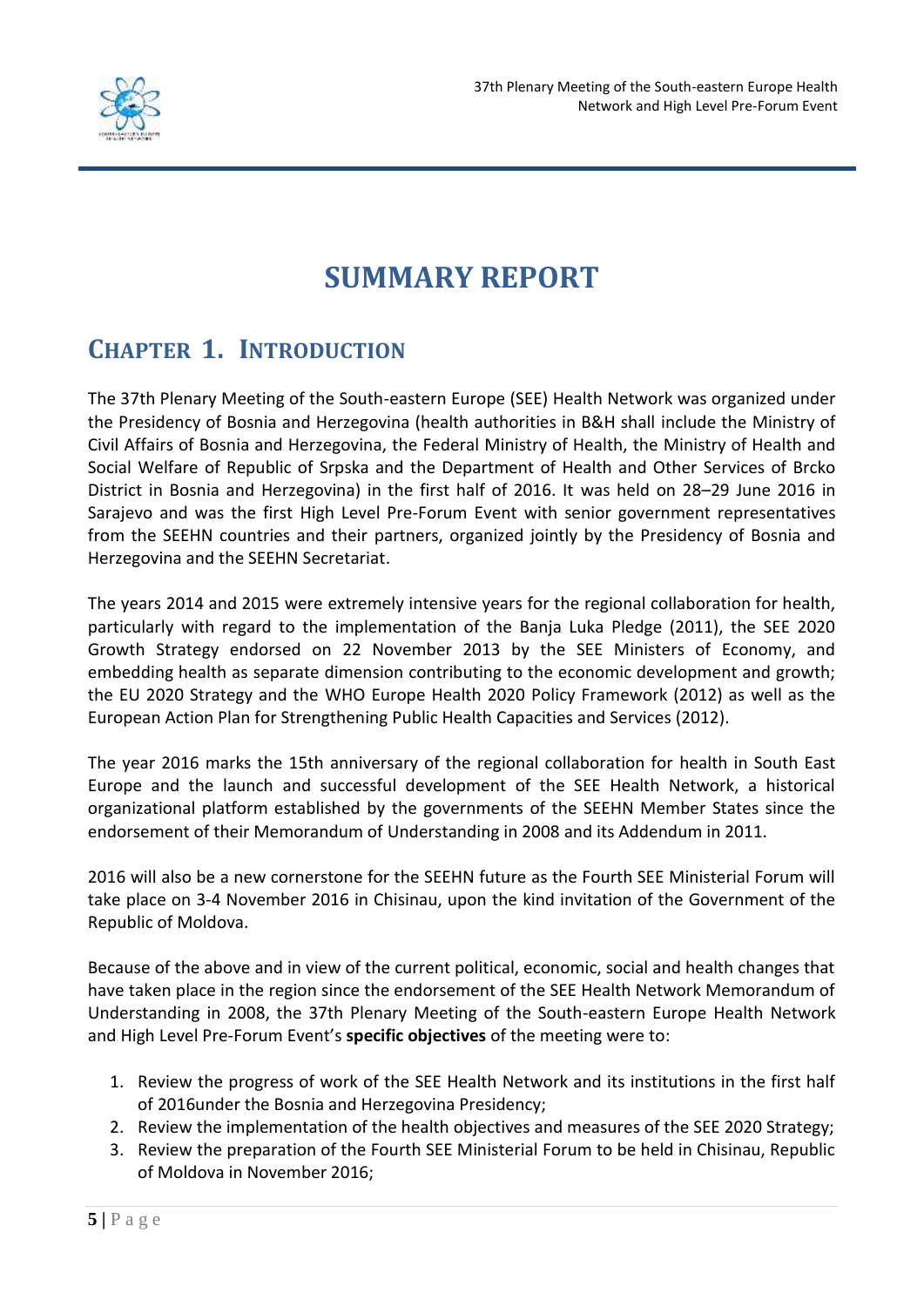

- 4. Conduct the first round of official consultations on the texts of the draft outcome and background documents for the Fourth SEE Ministerial Forum in November, Chisinau, Republic of Moldova, prior to the launch of the official inter-governmental consultations in July 2016;
- 5. Approve decisions on the outcomes of various SEEHN regional events conducted in the first half of2016 if needed;
- 6. Approve the Road Map and Calendar of the SEEHN under the Presidency of the Republic of Moldova in the second half of 2016;
- 7. Approve and sign Memorandum of Understanding for Partnership with InstitutoSuperiore di Sanità – URE (ISS)

The **expected outcomes** of the meeting were as follows:

- To exchange views and develop common strategies and approaches towards a universal health coverage for prevention and control of non-communicable diseases;
- To strengthen the political commitment in SEEHN countries for intergovernmental and intersectoral collaboration in order to support effective and sustainable human resources for health, the mobility thereof and educational programmes;
- To create a mechanism -a platform to be put in place for addressing health workforce development, mobility and education.
- To create a mechanism a Task Force and a regional cross-border Platform- to be put in place to address crisis health preparedness aid in SEEHN region.

This gathering provided a platform for exchanging views, experiences and lessons learnt concerning the top common priorities of the SEEHN Member States related to the on going health system and public health service reforms, and for agreeing on joint regional and national actions for securing sustainability of the network.

The meeting also provided an opportunity to discuss the Member States' political commitment to the SEE regional collaboration, exchange and discuss the needs for reforms in the light of the Framework H2020 and SDGs Strategy 2030, and further extend the collaboration and identify common targets for the progress of the SEEHN.

Additionally, during their closed sessions on 22 June 2016 of the Ad-hoc Meeting, the SEE Ministers of Health discussed and took important decisions on the following legal, political, technical and business priority issues:

- Approval for the recommended selected candidates for the permanent posts at the SEE Health Network Secretariat, Skopje, the former Yugoslav Republic of Macedonia;
- 4<sup>th</sup> SEE Health Ministers Forum, 2016: approval for the host country, date, theme and preparatory process;
- Strengthened governance of the SEE Health Network:  $\checkmark$  National Health Coordinators and their role in the countries;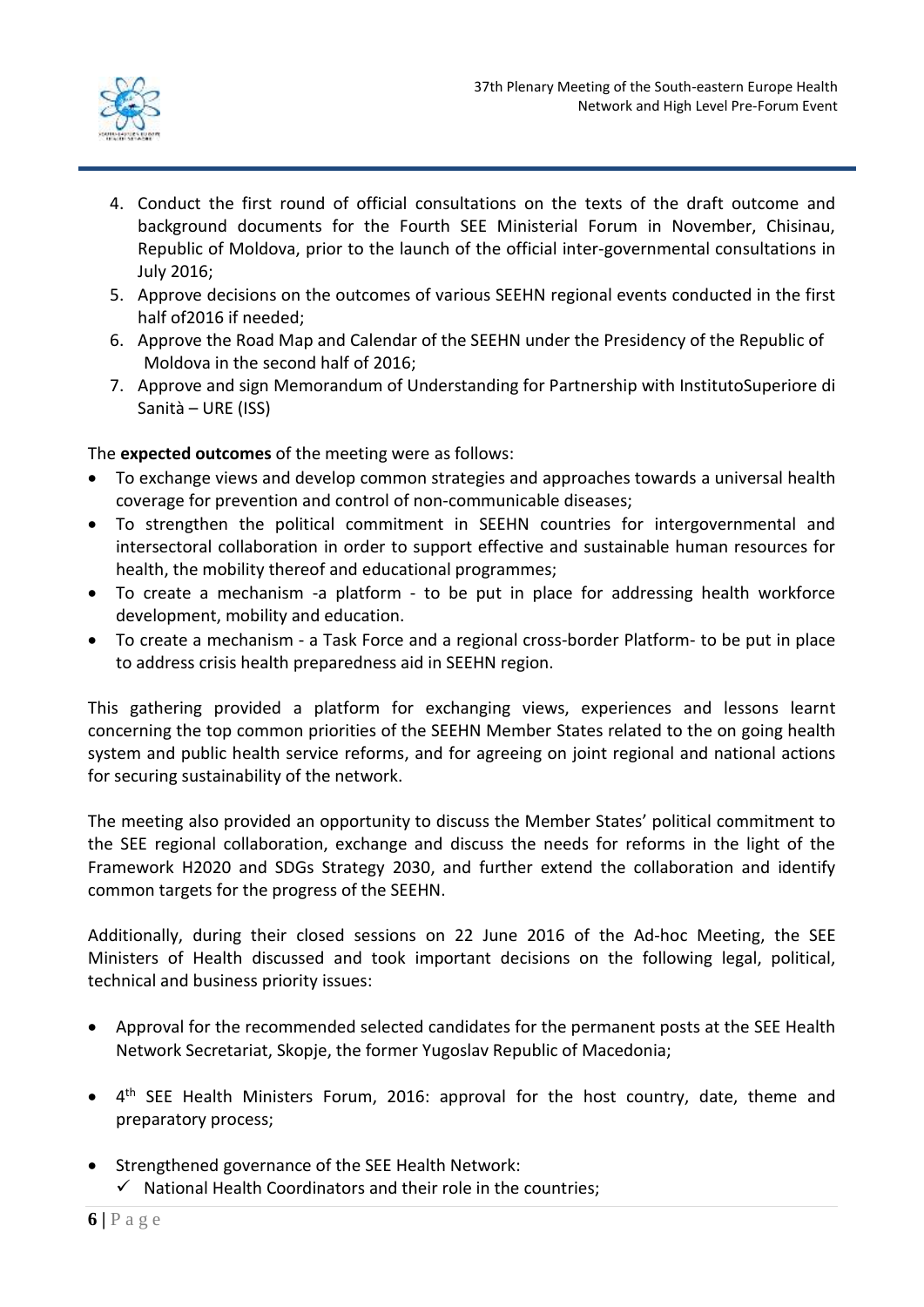

- $\checkmark$  SEE Health Network Executive Committee: election of new members.
- Improved performance of the SEE Regional Health Development Centres (SEE RHDCs) in the various areas of technical collaboration.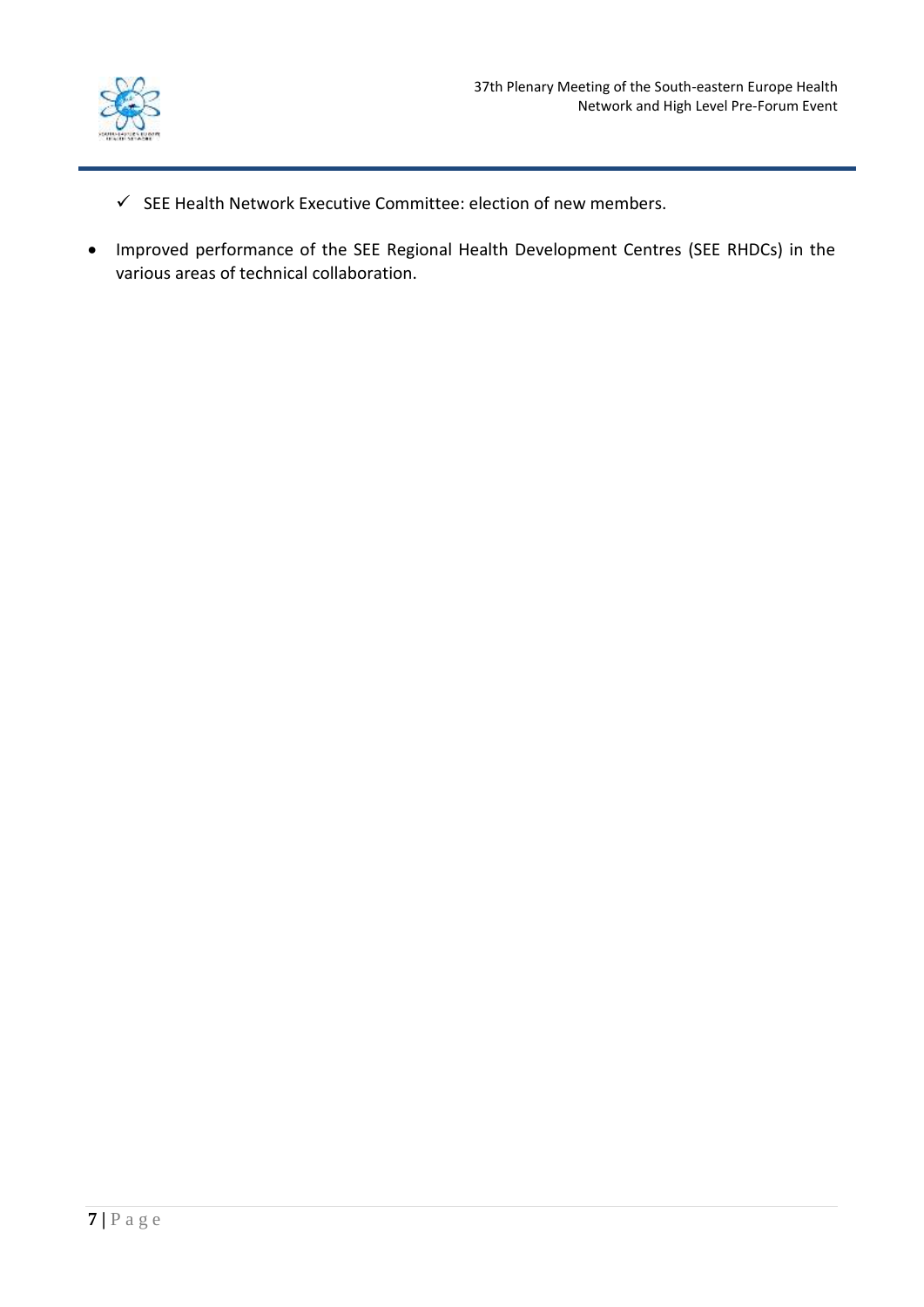

### <span id="page-7-0"></span>**CHAPTER 2. DISCUSSIONS**

#### <span id="page-7-1"></span>**2.1. OPENING**

In their opening statements, made by the SEEHN President Mr. Adil Osmanovic, Presidency of the SEE Health Network Minister of Civil Affairs of Bosnia and Herzegovina, Doc. Dr. Vjekoslav Mandić, Presidency of the SEE Health Network Federal Minister of Health, Bosnia and Herzegovina, Dr. Dragan Bogdanić, Presidency of the SEE Health Network Minister of Health and Social Welfare of Republic of Srpska, Bosnia and Herzegovina, Dr. Andja Nikolić, Presidency of the SEE Health Network Department of Health and Other Services of Brcko District of Bosnia and Herzegovina, the main focus was on the importance to strengthen the SEEHN status and on the expansion of the Network and the revitalization thereof at both political and technical levels. The significance of the SEEHN for the National Governments was stressed, as a conduit to an increased interest by Governments in developing a legal instrument for this body which is to be signed in Moldova.

The following highlights of the opening addresses should be underlined:

#### <span id="page-7-2"></span>**2.2. PUBLIC SESSION ON 28 JUN 2016**

#### <span id="page-7-3"></span>*2.2.1. South East European Strategy 2020 Implementation*

**Mr. Gazmend Turdiu, Deputy Secretary General, Regional Cooperation Council, explained about the implementation of the**SEE 2020 (headlines and targets by 2020 were adopted at the ministerial meeting in 2012). RCC was asked to draft the Strategy. The strategy contains 5 pillars which include the aspects shown in figure1 below:

#### **Fig. 1.**

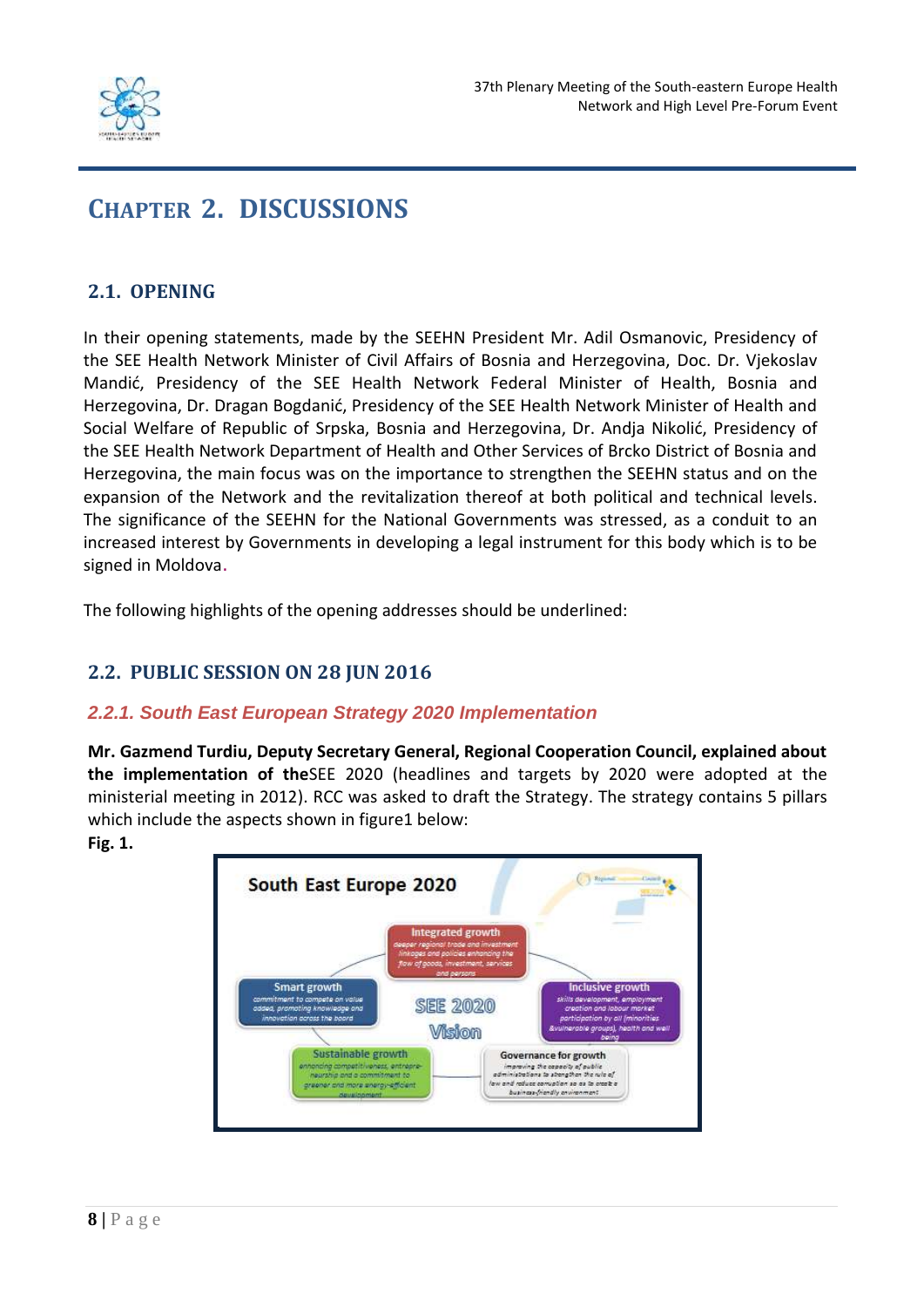

The SEE 2020 Vision which is outlined here is firmly anchored to the Europe 2020 strategy and similarly to EU 2020; the smart, sustainable and inclusive growth pillars deal with adding value, effective and sustainable use of resources and sharing of the benefits of growth, respectively. However, the objectives and targets of these pillars are being adjusted to region's needs. The smart, sustainable and inclusive growth dimensions were enriched with two other, regionspecific dimensions: integrated growth (aiming at greater integration of regional markets) and governance for growth (providing a framework for building administrative and institutional capacities and fighting corruption).

- a) The S*EE 2020 Programming Process is as follows:*
	- Strengthen and promote universal health care
	- Improve intersectoral governance in health sector
	- **Harmonise cross border health legislation**
	- Strengthen human resources for health through bilateral and multilateral agreements

**Mr. Turdiu** explained the reasons behind this process. National IPA coordinators were included because most of the programmme funding came from the IPA funding processes 2016-2018.

b) *The Monitoring Process went on as follows*: M&E committee was established; the number of indicators was defined and decreased; coordination with the national and regional coordinators was improved; data on perception based indicators through the Balkan Barometer (project implemented by the JFK-German) was collected (Fig.2.).



#### **Fig.2.**

- c) *The following conclusions were drawn from the presentation:*(the PPT is provided in the Annex 3)
- health insurance coverage expenditures are high (highest in RM, lowest in Slovenia)
- these conclusions were derived from official statistics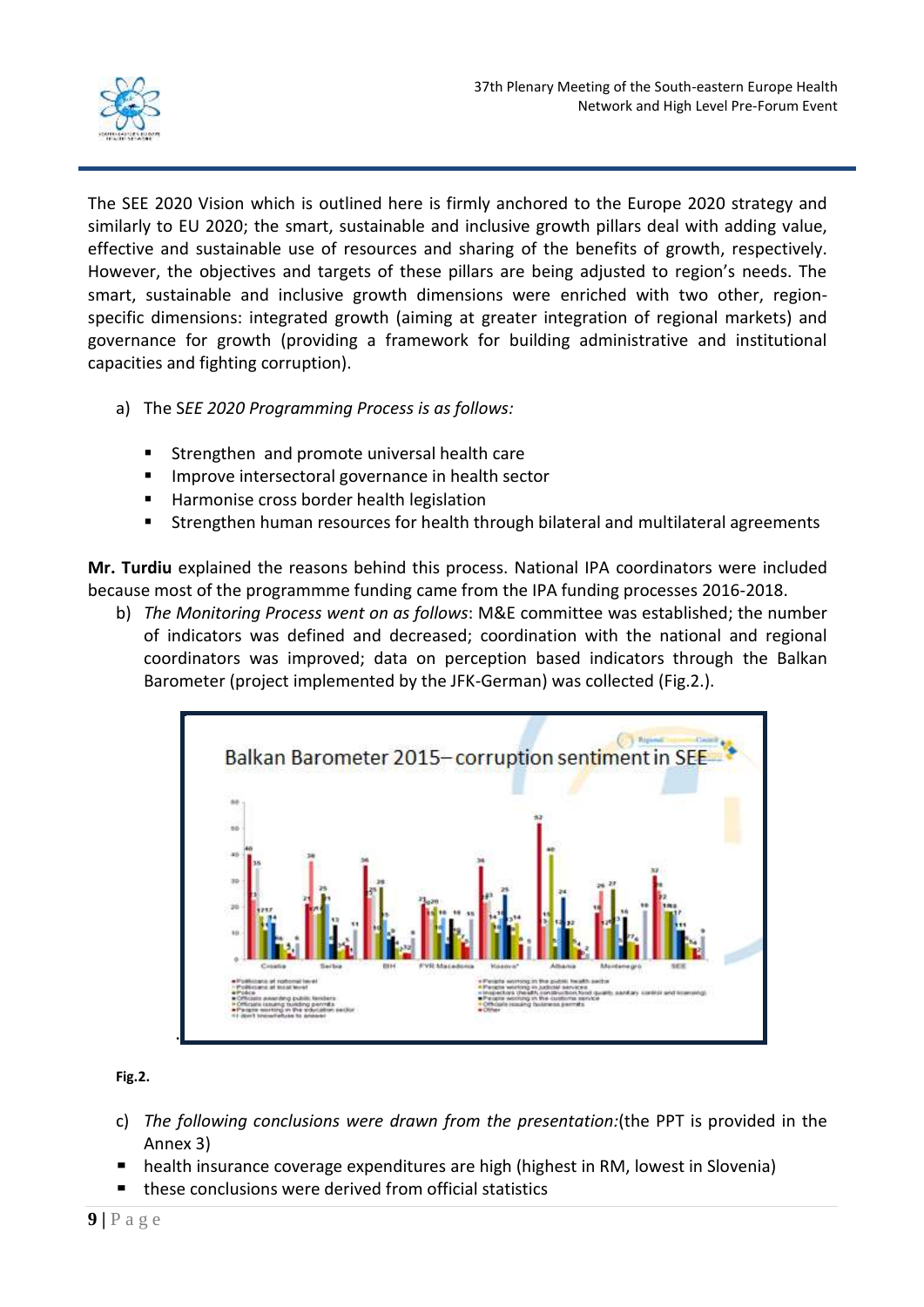

- social inclusion and poverty reduction have been recognized as a high priority for the countries
- long term sustainability remains jeopardized
- about the perception based indicators
- the level of corruption in the health sector

#### *e)RCC-flagship*

The programming of the SEE 2020 implementation through flagships was anchored to priorities and measures defined in the SEE 2020 Strategy, as well as to political commitments, socioeconomic developments in the economies concerned (and the EU),maturity of regional cooperation in different policy areas and most importantly the funding realities. The planning process for the next years (3 years) period until 2018 has started. The RCC budget will be decreased (for 3 million), therefore we need to strongly prioritize our sessions and needs in line with *Mr. Turdiu's statement "Having to do more with less" (quote).* 



**Deputy Secretary General of the Regional Cooperation Council** stated that the RCC is interested in continuing the regional support, and confirmed that the RCC has laid the foundations without any long term planning. Within this budget, a specific amount of funds has been allocated for supporting the health sector.

Launching of the call for proposals began in March, and acceptance of applications finished in May, so the implementation process starts in July. This year 18 applications were received but only 9 will be contracted, to be signed before the end of July so that the implementation of the grants can start in September.

**Dr Marija Kishman, representative of the Director General of the WHO Regional Office for Europe**,made a reference to the WHO's long history of providing information and data on a regular basis, andreassured the audience that the cooperation between the WHO and the RCC would be strengthened, especially in the field of health and economic data collection so that improvements can be made.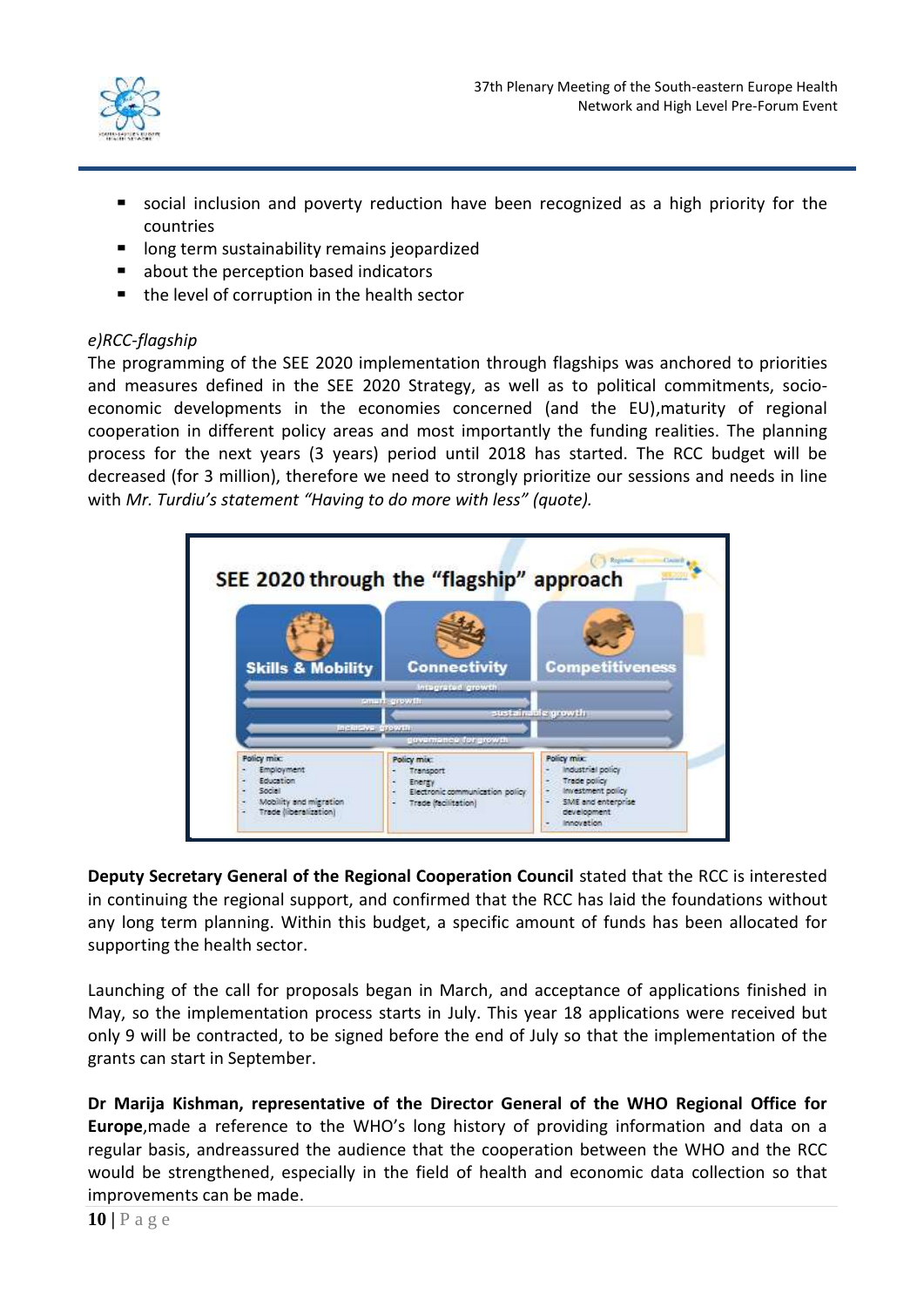

*Mr. Gazmend Turdiu* discussed about the past workshops held in January and February with representatives from RCC and all ministries, and specified several topics which they have reached agreement on:

- All the institutions that collect information should make it available to the experts;
- If the countries provide thiskind of data to WHO, they should also pass it on to their respective ministries;
- **Emphasize the need for better coordination.**

Additionally, most of the participants made comments regarding this topic of discussion:

**Dr. Goran Cerkez, NHC, FMoH/BIH,** also expressed his concern over Health not being a priority, despite the economic, social, and other difficulties in this region, therefore requested international support in this regard.

Likewise, **Mr. Kosta Barjaba, National Health Coordinator, Senior Advisor, Ministry of Health, Albania** agreed that Government's perception of Health has been changed: health is seen as an ingredient of growth but not as an economic growth for the country - he stated. Also added that corruption, despite some latest changes and improvements, remains a problem in Albania according to the public perception about this phenomenon.

**Dr. Mira Dasic, Deputy Chair of Executive Committee and National Health Coordinator, Montenegro**underlined that the National Statistical Office and the Public Health Institutes (PHI) are also collecting this kind of data and that they can be directly approached in the future.

Furthermore, Mr. **Gazmend Turdiu** explained that the criteria for receiving grants hadto be in line with the Health 2020 Strategy and that the projects needed to have a regional dimension, and highlighted that the same criteria would remain for the next year as well.

**Dr. Marija Kishman, Representative of the Director General of the WHO Regional Office for Europe**highlighted in her key note addressthatthe WHO Europe Regional Director (RD)is currentlyworking hardonplacing Health on a higher position among governments' priorities (these discussions are ongoing in Albania, Montenegro, Romania…etc). She also said that this message would be brought back to the RD's focus, for further negotiations in the countries in the region.

#### <span id="page-10-0"></span>*2.2.2. Partnerships*

#### **2.2.2.1. Collaboration with the European Commission**

The SEE Health Network has a long standing partnership, though without an officially signed document with the European Commission since 2005 when during the Second SEE Health Ministerial Forum in Skopje, the Forum was attended for the first time by its senior official. Since then the European commission has realized its support to the regional collaboration on public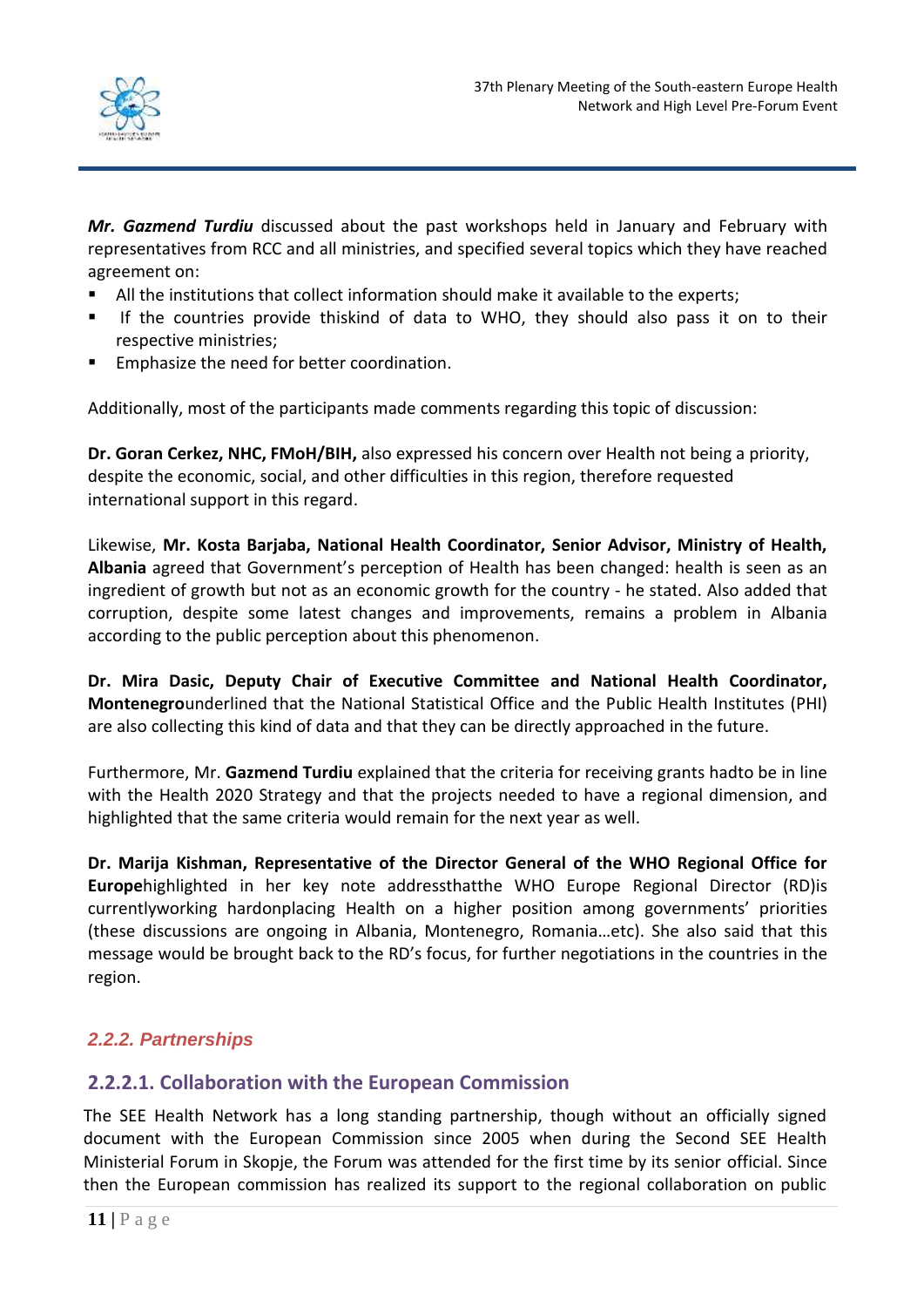

health in the SEE region by various ways of support but when it comes for the SEE Health Network at the regional level, the collaboration has taken the following dimensions:

- i. The EC representatives in the SEE countries have participated in more or less most of the SEE Health Network events be them political or technical;
- ii. The SEE Health Network has always invited representatives of the European Commission to its events;
- iii. The political, technical and financial support of the European Commission through its TAIEX Instrument;
- iv. In reference to point iii., in the last four years (since 2013 until now) the SEE Health Network has received a vast technical and financial support in conducting close to 10 regional Multi-country Workshops on various areas of the EC Aquis Communitaire in implementing a mutually agreed work plan;
- v. Each one of these 10 workshops has lead to a political action of the SEEHN by signing a respective Decision on the subject and follow up actions by both the countries at national level and the leading SEE RHDC at the regional one; all signed Decisions are available at request and most of them are posted on the official SEEHN Website;
- vi. These EC TAIEX Multi-country Workshops have serious outcomes and are vital to the SEE Health Network as they have brought to:
	- a) Important technical benefits for the countries of the SEEHN;
	- b) bringing together and learning of over 800 public health professionals of the SEE region;
	- c) bringing together of EU and EC countries´ experts and mutual learning;
	- d) substantial advancement of certain European policies and practices in the SEE region;
	- e) substantial financial contribution of close to one mln. Euros to the SEEHN in the years without external funding to technical regional actions

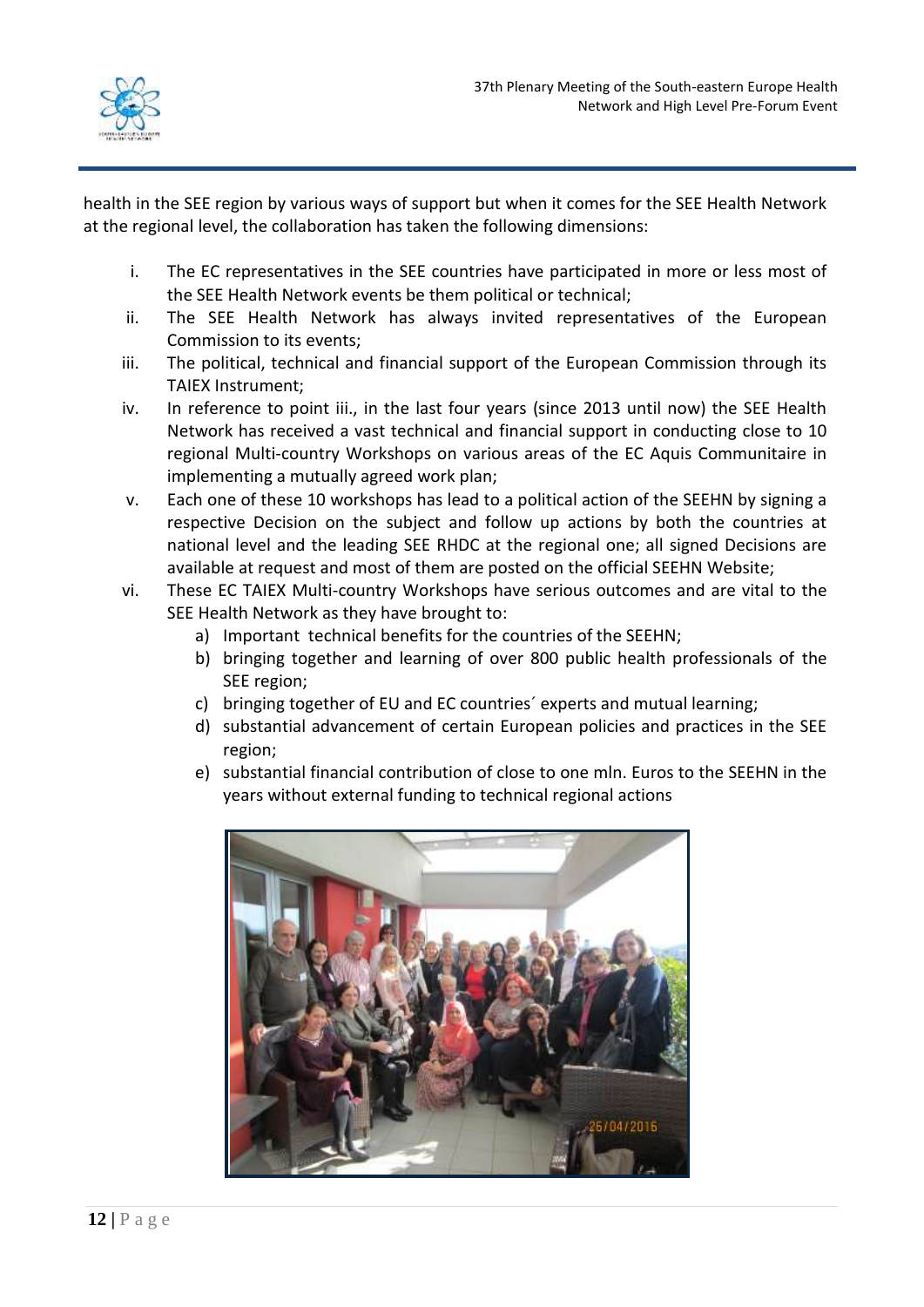

**2.2.2.2. New Partnerships (The Istituto Superiore di Sanità, the Italian Institute of Health (ISS), Italy)**

The first session was concluded with the announcement about the **New Partnership with the Istituto Superiore di Sanità, the Italian Institute of Health (ISS),** and with the signing of the Memorandum of Understanding (MOU) between the **SEEHN and Instituto Superiore de Sanita – which was the first step in the signing process.** The chair invited the two speakers to give short statements on behalf of the SEEHN and the ISS regarding this new partnership:

**Dr. Maria Ruseva, Acting Head of the SEEHN Secretariat** congratulated this partnershipin the area of Public Health and Emergencies. She underlined the SEEHN position: "*We are open to new partnerships. Emergency and Preparedness isalso part of our Agenda",* she stated.

The signing of the MoU which was recognized by the Presidency and the Regional Committeewill becompleted in Moldova. **Dr. Luca Rosi, Istituto Superiore di Sanità, the Italian Institute of Health (ISS),** highlighted the importance and the idea of Partnership with a large group of Public Health Institutions, especially in an area where ISS has a big interest. He mentioned that this didnot reduce bilateral agreements with countries in the region;on the contrary,the network is thereby gaining newcapacities.

The Chair invited all SEE Countries to express their approval of the partnerships with the ISS and invited the SEEHN EX Com Chair and the ISS High Level Representative, Dr. Luca Rosi to co-sign the MoUas a first step.



*Signing the first step with the Istituto Superiore di Sanità, the Italian Institute of Health (ISS), Italy*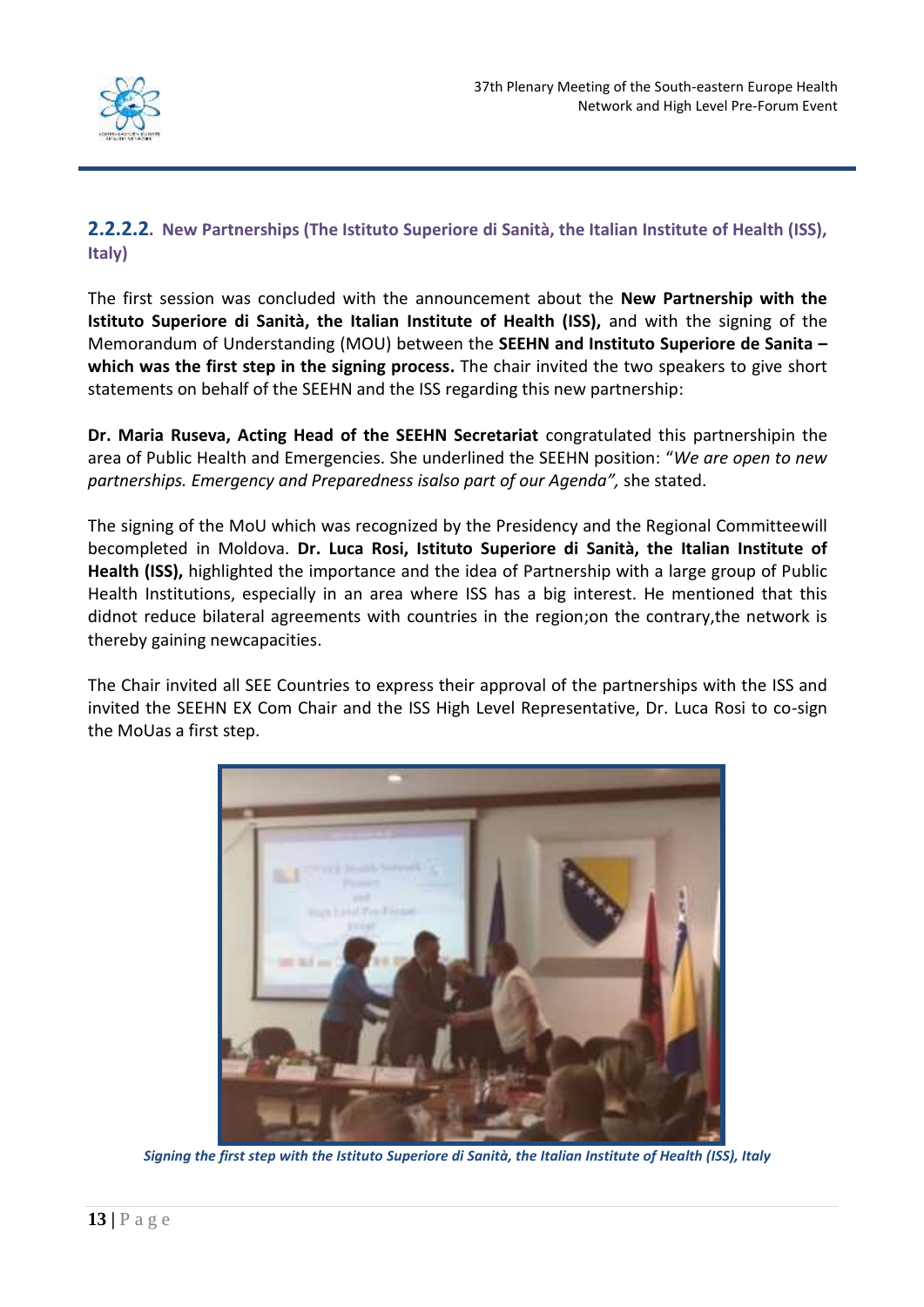

#### <span id="page-13-0"></span>*2.2.3. Progress and challenges in the preparation of the Fourth SEE Ministerial Forum in 2016*

In the afternoon session, **progress and challenges in the preparation of the Fourth SEE Ministerial Forum in 2016** was subject of discussion, chaired by *Dr MarijaKishman, WHO Regional Office for Europe.*

**Mr. Andrei Cazaku, Authorized Senior Officer, Ministry of Health, Chisinau, Republic of Moldova**gave the introduction and the overview of the preparations for the Ministerial Forum:

- a) Political commitment of ministers and composition of delegations;
- b) Readiness of the host country;
- c) Key-note speakers;
- d) Ceremonies and awards;

#### **a) Political commitment of ministers and composition of delegations**

The list of invited delegates includes: Prime Minister, Minister of Health and Minister of Foreign Affairs of Moldova, Embassies of ALB, BiH, MNG, BLG, Serbia, MKD, Israel, EU Delegation, WHO CO, WHO EURO, UNICEF, UNDP, UNFPA, SDC, WB, GSF, Council of EU, EU Commission, etc.(The list of delegates and invited partners is presented in the Annex 4)

#### **b) Readiness of the host country**

The programme will be organizedas a round table of Ministers of Health, WHO Professionals,and other UN representatives who will be contactedadditionally.Ministers of Health will be chairing sessions, WHOsenior representatives will be facilitating,andthe respective Partners will have prominent roles as well. Members of the ExecutiveCommittee will be overseeing group discussions on various documents.

#### **c) Key-note speakers**

Dr. Maria Ruseva, Acting Head of the SEEHN Secretariat clarified the approval of the Scope and Purpose and stated that key note speakers have already been affianced: the Regional Director of WHO, EU Commission Representative, Minister of Moldova and the Secretary General of the RCC. The provisional programme has been drafted, but the programme is in process of development. Key UN advocates for the SDGs need to be invited as speakers as well; Dr.Ruseva also mentioned the probability for the good will ambassadors of WHO and UN (such as Princess of Sweden, Quinn Matilda of Belgium) to be invited.

#### **d) Ceremonies and awards**

After the programme hours, celebration of the 15 anniversary of the SEEHN is planned together with a ceremonial signing of the MoU with the InstitutoSuperiore de Sanita at the level of Presidents of the two organizations. Special awards, on the occasion of the 15<sup>th</sup> Anniversary of the SEEHN, will be handed to the most prominent SEEHN politicians, senior professionals and technical officers whose dedication and work throughout the years has contributed considerably and visibly to SEEHN maintenance, development and achievements.During the second day, the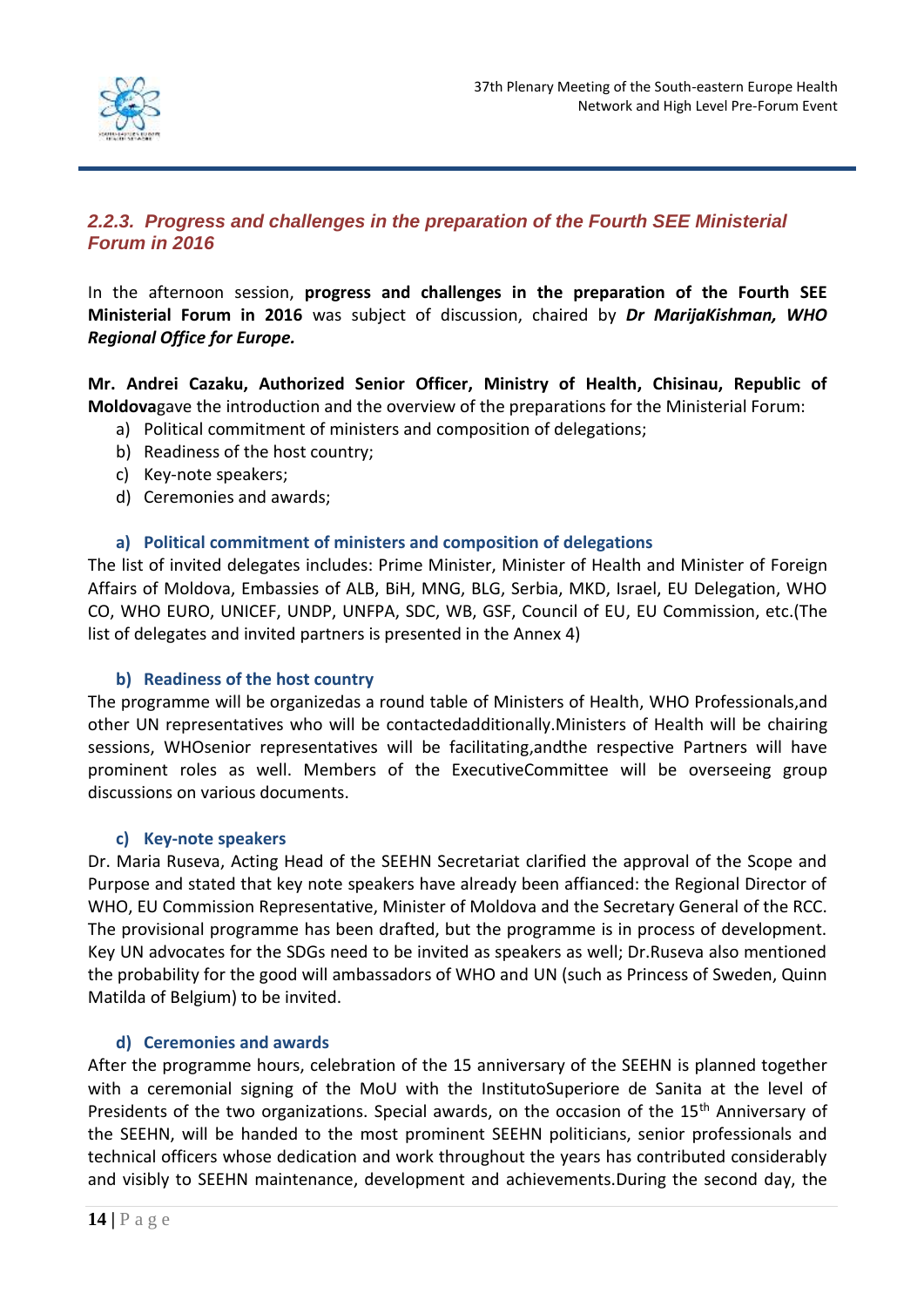

Forum will discussfuture plans, and possibly theChisinau Pledge and the MoU of 2016 will be signed.

All participants indicated their understandingof theimportance ofcommitment by all actors for the protocol of this event, the importance of the WHO roleand its diplomacy experience in the organization of this high level meeting.

*Dr.Maria Ruseva* pointed out that the Network meets on a political level in order to take decisions and discuss future steps and furtherprogress, within the context of the bonds between the SEEHN Strategy and the SDGs 2030. Additional technical meetings are planned for discussingchallenges and modificationswithin the network.

*Kosta Barjaba* highlighted the political transformation of the SEE Health Network –by assuring governments' commitment and becoming moreuser friendly -as a tool to intensify the cooperation, which is our mutual goal. "*In order to keep the Network technically more effective, we need to focus on regional cooperation and development of the Health centres" -* he said.

**Dr. Marija Kishman**mentioned once morethat WHO EURO was using every occasion to emphasize the importance of thestrengthening of the network and of the expansion of thecommitmentsby Governments. WHO Europe RD is reconfirming the dedication of the WHO to this very important political event and is keeping the Ministers informed both through the Secretariat and directly through the WHO EURO Office. In addition, the WHO stays open for alternatives with regard to the invitations, but doesn't have the binder for the possibility of the above mentioned celebrities. Among other things, Dr. Kishman reminded the audience of the possibility for having an awardingexercise during this meeting and opened the floor for ideas and initiatives of this kind.

**Dr. Ruseva** said that after the finalization of the programme, a list of politicians, partners and technical people will be proposed for awarding during this meeting and also mentioned the possibility for organizing an exhibitiontogether with the PR department of the Ministry of Health of the Republic of Moldova, guided by a communication strategy proposed by the WHO Regional Office. Participants welcomed this idea of awarding as a recognition of the collaboration with the partners as well as awarding people presenting this Network and contributing to it for years (for example some of those who have continuously worked for 15 years in the network, such as Cerkez, Ruseva, Bino, Berlin, etc.). Dr. Ruseva took the obligation to present a preliminary list of both SEEHN senior officials and technical experts as well as of the partners for awarding during the 4<sup>th</sup> Forum.

**Mr. Levental** congratulated on the idea and underlined that this could be a message back to the Ministers about the continuum and importance of this Network.

During this session,common understanding was reached that the preparation of all the Background documents for the Forum remained a priority for all the members and the Secretariat. In addition, the Plenary will address the proposed decisions on political, technical and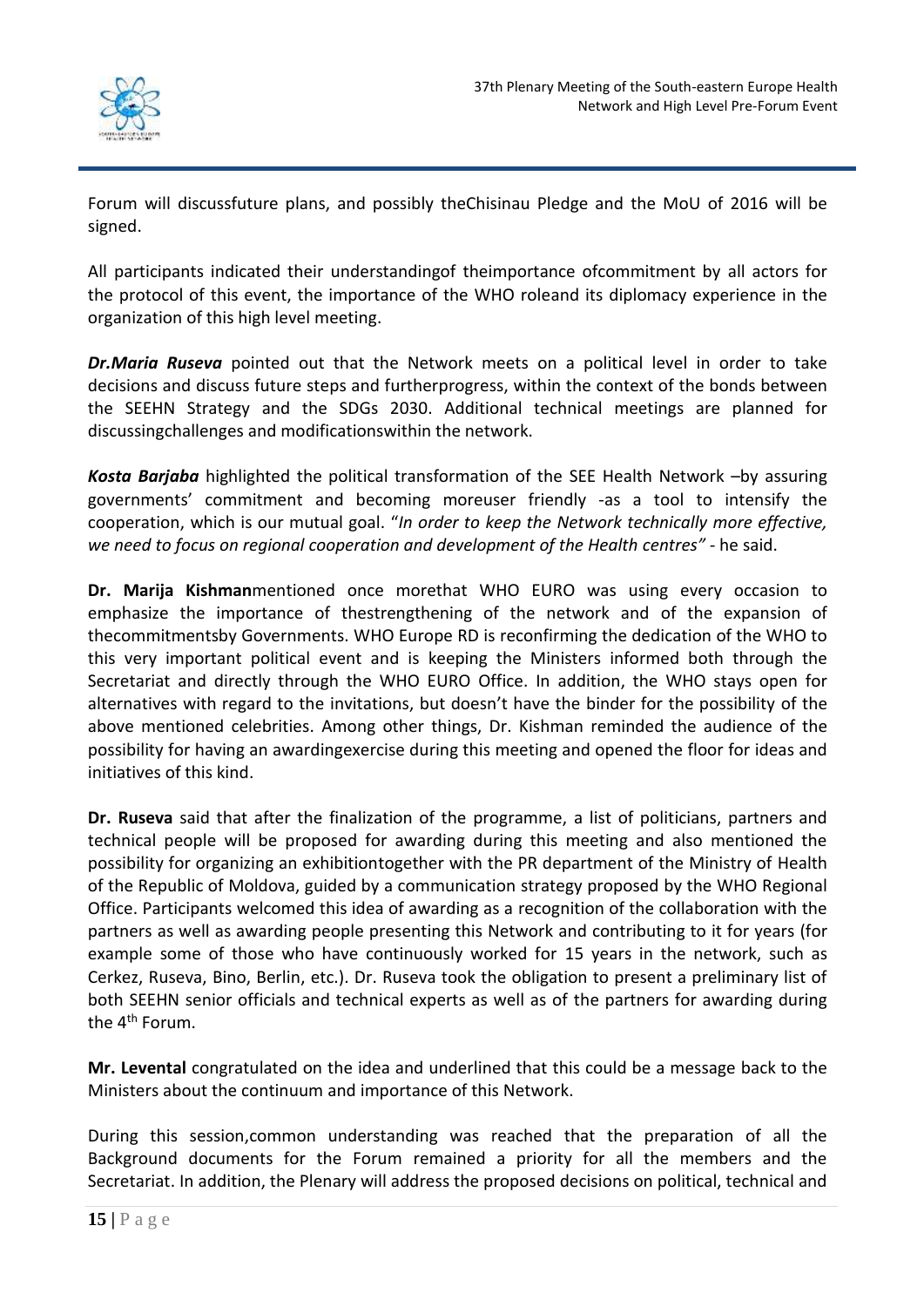

business issues as per the agreed agenda and programme.

#### <span id="page-15-0"></span>*2.2.4. Draft outcome documents for the Fourth SEE Ministerial Forum*

The afternoon session continued in line of the **Draft outcome documents for the Fourth SEE Ministerial Forum** facilitated by **Dr. Goran Cerkez, NHC, FMoH/BIH:**

- a) The Chisinau Pledge
- b) Framework for developing the SEE Health Strategy in line with the UN Agenda for Sustainable Development 2030 and the Sustainable Development Goals (SDGs)
- c) Draft SEE MoU with SOPs
- d) "Draft Report on the Regional Collaboration in the SEE for Health and Well-being 2011-2016"
- e) "Draft Report on Investment for Health and Well-being in the SEE"
- f) Draft Report on Cross-border Public Health and Emergencies in the SEE in the SEE"

#### **a)** *The Chisinau Pledge*

**Mr. Andrei Cazaku, Authorized Senior Officer, Ministry of Health, Chisinau, Republic of Moldova**introduced the Draft Chisinau Pledge, followed by comments.

Participants agreed that the Chisinau Pledge is a very comprehensive and well organized document, approved by the Executive Committee, and agreed to provide written comments ASAP, except for **Mr. Alex Levental, Co-opted Member of the SEEHN Ex Com, Israel,** who raised his concernabout the fact thatsubject of discussion wasHealth and SDGs 2030, while the Health 2020 Goals have not been reached yet. **Hristo Hinkov, Director of the National Centre of Public Health and Analysis,R. Bulgaria,**recognized the importance of the sustainability of the Network based on this kindof Pledges but also expressed his concern over the challenges that this region and the EU are facing at the moment and the influencesthereof on the Network.

**The chair Mr. Cerkez**, **NHC, FMoH/BIH** pointed to the expectation of written comments for further consideration, despite the fact that all the documents mentioned in the Pledge havealready receivedthe different countries' commitment regarding implementation. **Dr. Mira Dasic** accentuated that this Pledge is a binding document of UNDAF, which means that the countries in the region have already accepted the Pledge through the UN system (MNG government has recently adopted the UNDAF until 2017-2021, which applies to other countries as well).

**Professor Dragan Gjorgjev, Director, SEE RHDC on PHS, Republic of Macedonia** commented that the Pledge was covering everything what the Minister should commit to, and that the only uncertainty remaining washow to translate it into action.

**Representatives of Partners of the SEEHN**, such as EuroHealthNet, IOM, the European Health Forum Gastein, the Croatian representative, also agreed that it was very comprehensive and covering a lot of actions and supportive of sustainable development, also in terms of the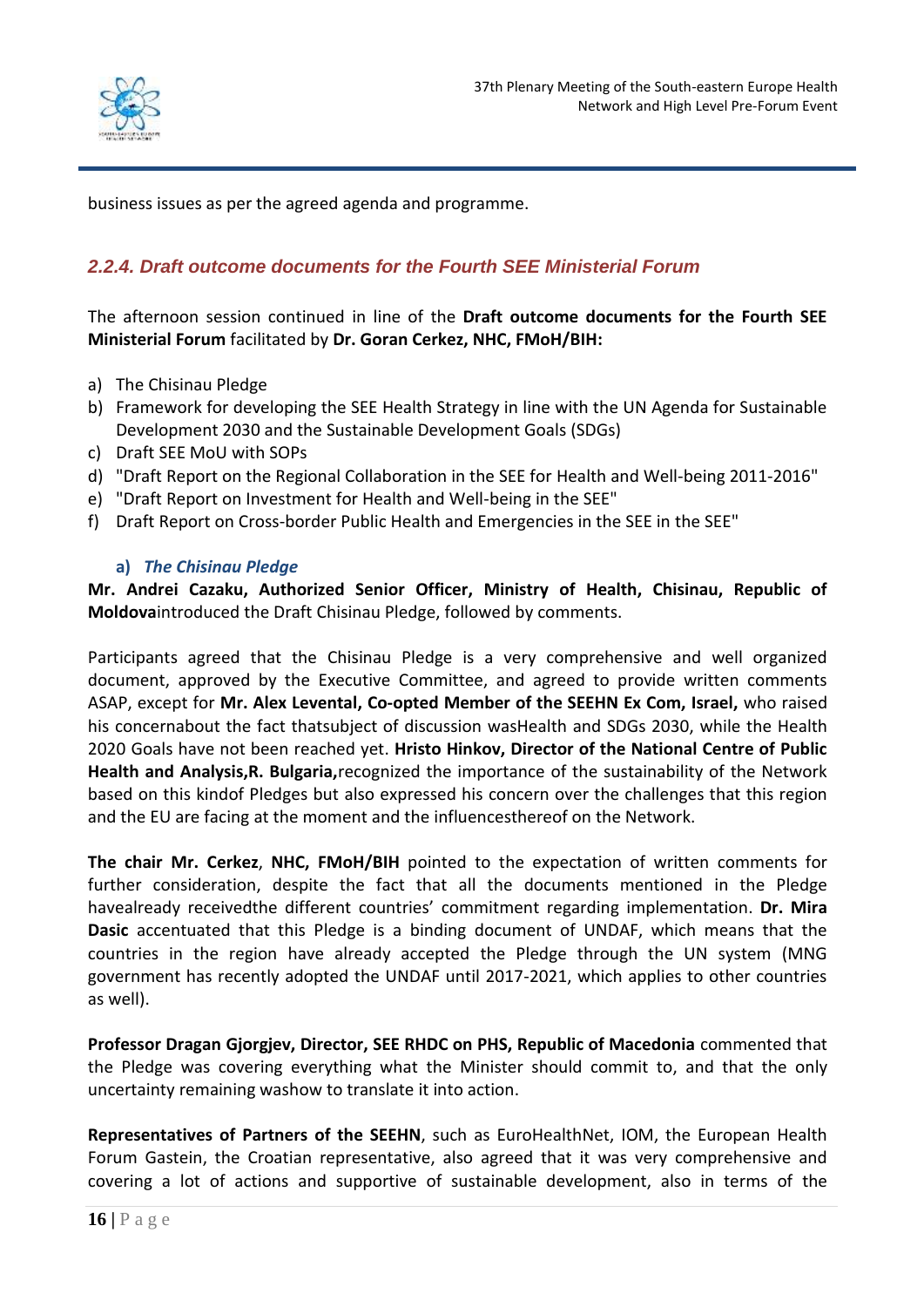

challenges related to migrants.

It has been concluded consensually that the Pledge is a good basis for political commitment and a road map for moving forward and sustaining the network. Also the suggestion was accepted that all the countries should accentuate the importance of the network over the past 15 years and the importance of its continuation.

**Dr. Kishman** confirmed that WHO EUROwas fully involved inthe drafting of this documentand went through consultation processes within relevant departments and aspects. She also clarified that all the WHO Member States adopted the SDGs and defined how they want to see the world in the future, and quoted Dr. Zsuzsanna Jakab, Regional Director of WHO Europe's statement: "*this is historical and political responsibility to pursue the integration of health and wellbeing into each and every goal. We have the opportunity to put in practice the whole of the government and whole of a society which subscribes to health 2020" and this is how we are linking the SDGs and health 2020"*

#### *b) Framework for developing the SEE Health Strategy in line with the UN Agenda for Sustainable Development 2030 and the Sustainable Development Goals (SDGs)*

**Dr. Mira Dasic** introduced the *Framework for developing the SEE Health Strategy in line with the UN Agenda for Sustainable Development 2030 and the Sustainable Development Goals (SDGs)*, as a chair of the working group for preparation of this working document drafted by *Dr. Richard Alderslade*. Driven by the agreement signed in September 2015for 17 Sustainable Development Goals (SDGs), Dr. Mira stated that across the SDGs, the challenge is to express operationally a broad interacted conception of health that fully reflects the distribution of health determinants and universal access. Synergistic policies are required, many of which reside outside health, supported by structures and mechanisms that foster and enable collaboration. These provide a convening point for action across sectors that will produce benefits for good governance in health and equity through the SEE region.

**Dr. Maria Ruseva** gave a clarification regarding the selection of the subject of the forthcoming and the Ex Com decision to develop a Framework which will apply to all the members of the network.

Participants mutually congratulated each other on the document and its importance, with some suggestions made by **Mr. Kosta Barjaba** regarding the strategic goals, as follows:

- 1. Invest in population health through life course approach
- 2. Improve health coverage/ Create affordable services for all
- 3. Strengthening health systems
- 4. Improvement of governance and cross-sectoral collaboration in countries
- 5. Sustainable health services to all people

In addition, several participants made some comments: (I.E. Alex Levental about the title; Dr. Hristo Hinkov from Bulgaria asked that migrant crisis be taken into consideration; Dragan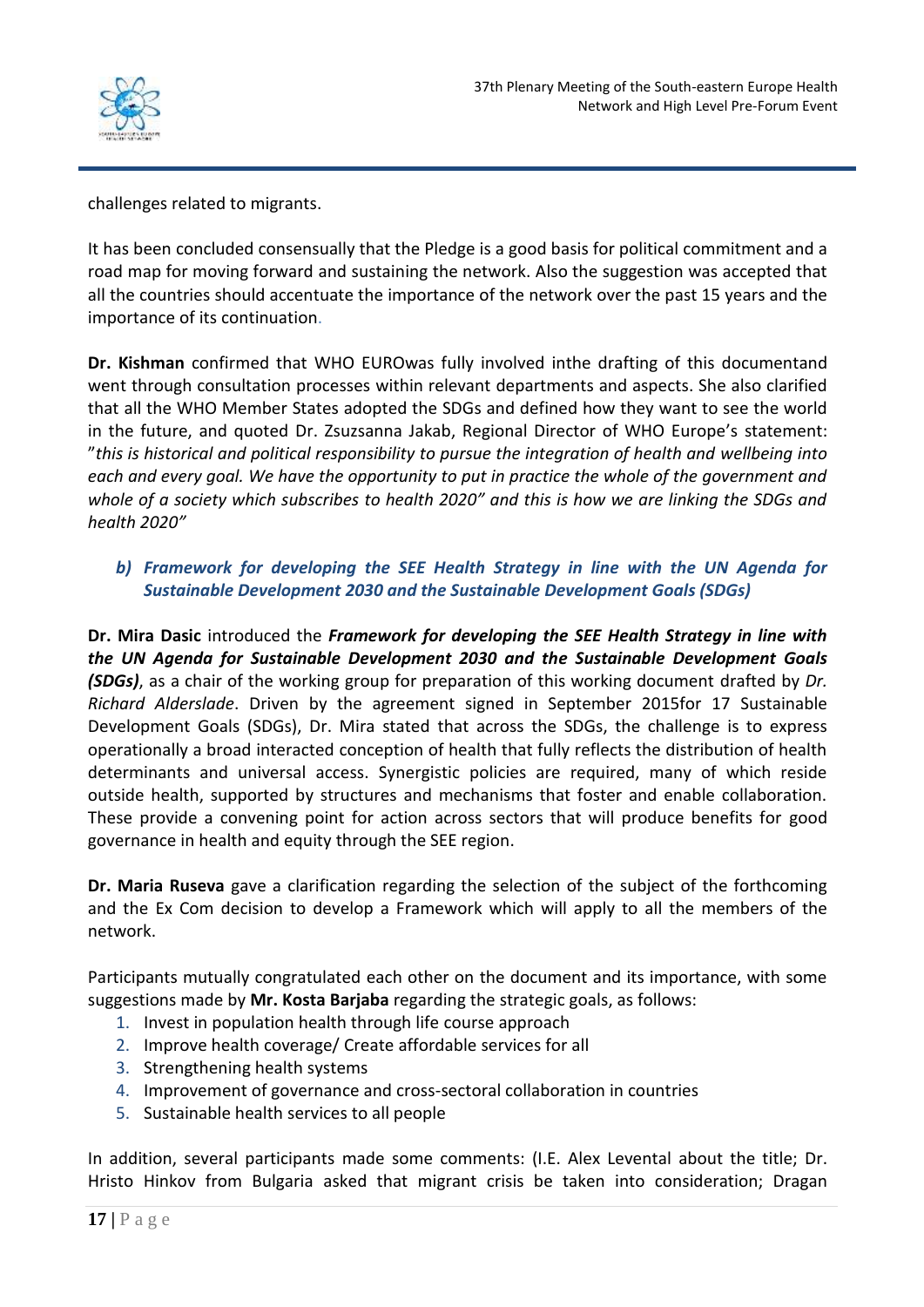

Gjorgjev asked that decision be taken on common topics for all countries and that action plan for implementation be developed, etc…, will be provided in writing)

**Dr. Marija Kishman** suggested a change in the title "from…UN Strategic Development…" to "…UN Sustainable Development Goals 2030…" and that more emphasis should be placed on intersectoral work with the environment and education sectors. She also described a very important developmentconcerningemergencies and humanitarian action, which can be mentioned in this document as well: *The Executive Boardin January 2016, the Director General, Deputy Director-General and Regional Directors of the World Health Organization (WHO) issued a statement committing to urgently reform the emergency work of WHO. The plan was for this work to be carried out in a comprehensive way "through the establishment of one single Programme, with one workforce, one budget, one set of rules and processes and one clear line of authority" and with "an independent mechanism of assessment and monitoring of the performance of the Organization, reporting to the governing bodies". The WHO is building this new Health Emergencies Programme to help Member States build their capacity to manage health emergency risks and, when national capacities are overwhelmed, to lead and coordinate the international health response to contain outbreaks and provide effective relief and recovery to affected people. This involves working with countries and partners to prepare for prevention, response and recovery from all hazards that create health emergencies, including disasters, disease outbreaks and conflicts. Starting July 1st 2016, the Programme is scaling up efforts over the next 36 months to become fully operational at field level.*

*The progress with the establishment of this Programme has been presented at the WHA 69 in 2016. There are also the so-called new funds and disbursements for emergencies: Contingency Fund for Emergencies (CFE). The SEEHN can include this in the document and request assistance from it as necessary.*

#### <span id="page-17-0"></span>**2.3. PUBLIC SESSION ON 29 JUN 2016**

The discussion about the draftoutcome documents for the Fourth SEE Ministerial Forum continued; the Chair **Dr. Goran Cerkez**, **NHC, FMoH/BIH** invited **Mr. Razvan Vulcanescu**, **National Health Coordinator, Secretary of State, Romania** to provide introduction on the subject. He declared that the recognition of health as a contributor to growth, economic development and employment under the Regional Cooperation Process will bring new opportunities for the SEEHN Member States to further improve the health in the region. He also referred to the success of the network in terms of its sustainability and its role of an advocate for health in the region, including health as a specific dimension, by strengthening partnerships and sharing good practices between EU and non EU countries; the possibilities for expansion of the network (Hungary, Turkey and Ukraine) in order to maintain and improve the quality and goals in the region. He also emphasized the great potential the Network has and the need to be stimulated and promoted. Political and scientific support by the WHO EURO is a guarantee that the network will further grow and operate.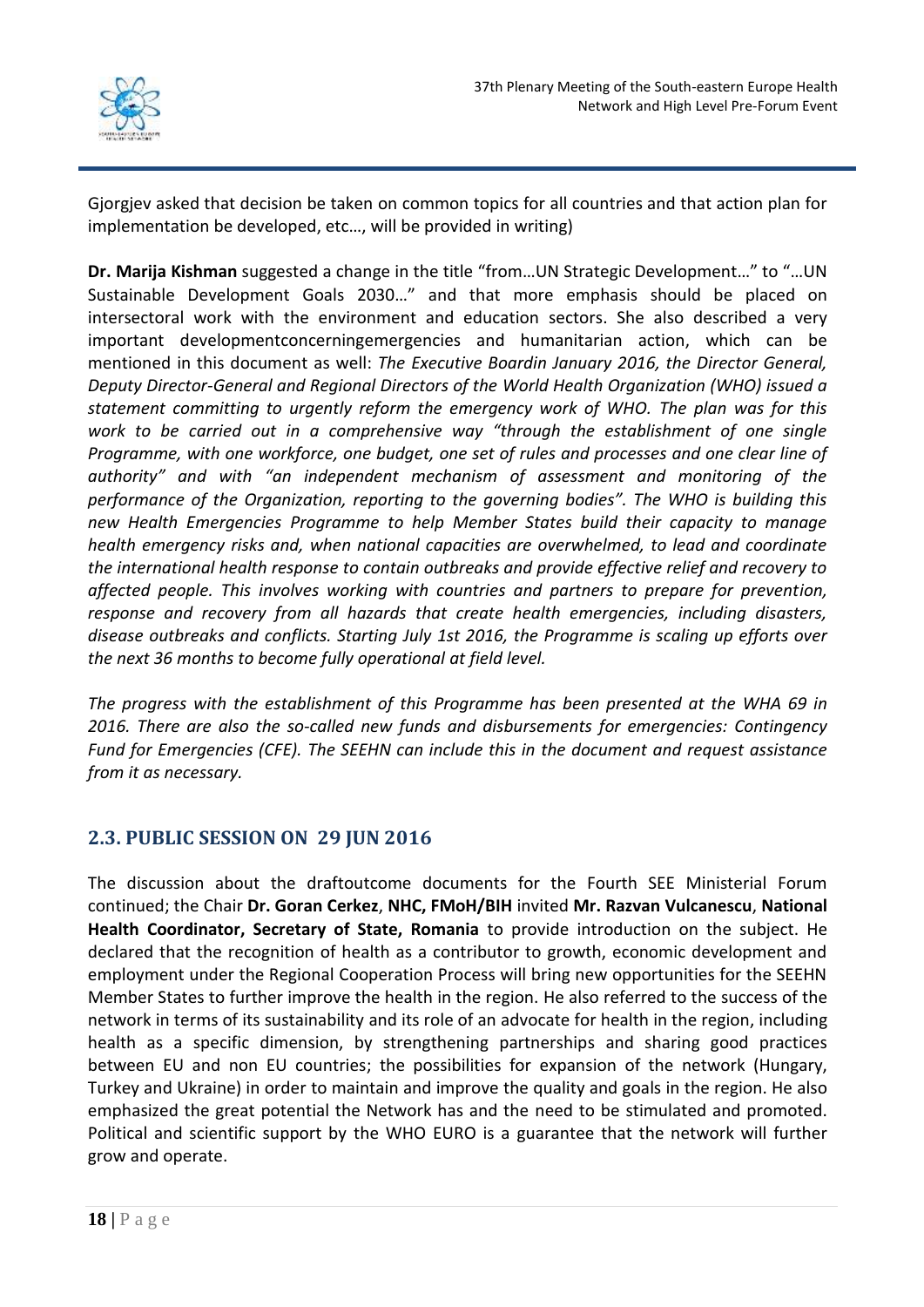

#### <span id="page-18-0"></span>*2.3.1. Draft SEE MoU with SOPs*

The discussion about the draft background documents for the SEE Ministerial Forum continued, **Mr. Vulcanesku**, after stating how the *MoU has a special value for the regional collaboration as renewal of the commitment by all states to collaboration in the future and that it should act as a milestone for work,* invited the **SEEHN Legal Adviser,Prof. Franck Latty** to give a short presentation on the main issues for discussion.

Prof. Franck Latty mentioned that the document holds some margins and needs some technical changes; nevertheless, he proposed to combine everything in one comprehensive document that could become an international treaty thus acting as a legal document.

This provoked a discussion about the presidency interval - if it should remain 6 months or maybe should be extended to one year. Recognizing the key common challenges and opportunities that have emerged from these discussions, **Dr.Maria Ruseva** specified that this is a crucial component for the future of the network and it is up to us to guarantee the process of finalization of the SoP and MoU. Representatives committed to supporting this process in their respective countries and securing its finalization before the Forum in Moldova.

The chair **Dr. Cerkez** summarized the conclusions and deadlines:

- $\checkmark$  All agreed to have one comprehensive draft document
- $\checkmark$  The first draft is expected by August 1st
- $\checkmark$  By September 20th comments and modifications to be introduced into the document
- $\checkmark$  Ministers' approval to be given during the Forum in Moldova tobe followed by the ratification process,with final document signed in the beginning of 2017
- $\checkmark$  Define very clear procedures within the SOPs
- *The current President of the SEEHN shall remain the Chair of the "Troika" Presidency. The composition of the "Troika" Presidency shall change every year according to the alphabetical order of countries. The "Troika" Presidency shall provide political support to the current Presidency in all cases of utmost importance for the SEE Health Network of any nature, e.g. political, strategic, technical and managerial, under any circumstances. All decisions of the "Troika"Presidency in support to the current President shall be madewith consensus.*

#### <span id="page-18-1"></span>*2.3.2. Draft Report on the Regional Collaboration in the SEE for Health and Wellbeing 2011-2016"*

The following session was chaired by **Dr. Amela Lolic, National Health Coordinator, Ministry of Health and Social Welfare of Republic of Srpska, Bosnia and Herzegovina**; after a brief introduction on the documents subject of discussion she invited **Mr. Kosta Bajraba, National Health Coordinator, Senior Advisor, Ministry of Health, Albania**, to introduce the "Draft Report on the Regional Collaboration in the SEE for Health and Well-being 2011-2016":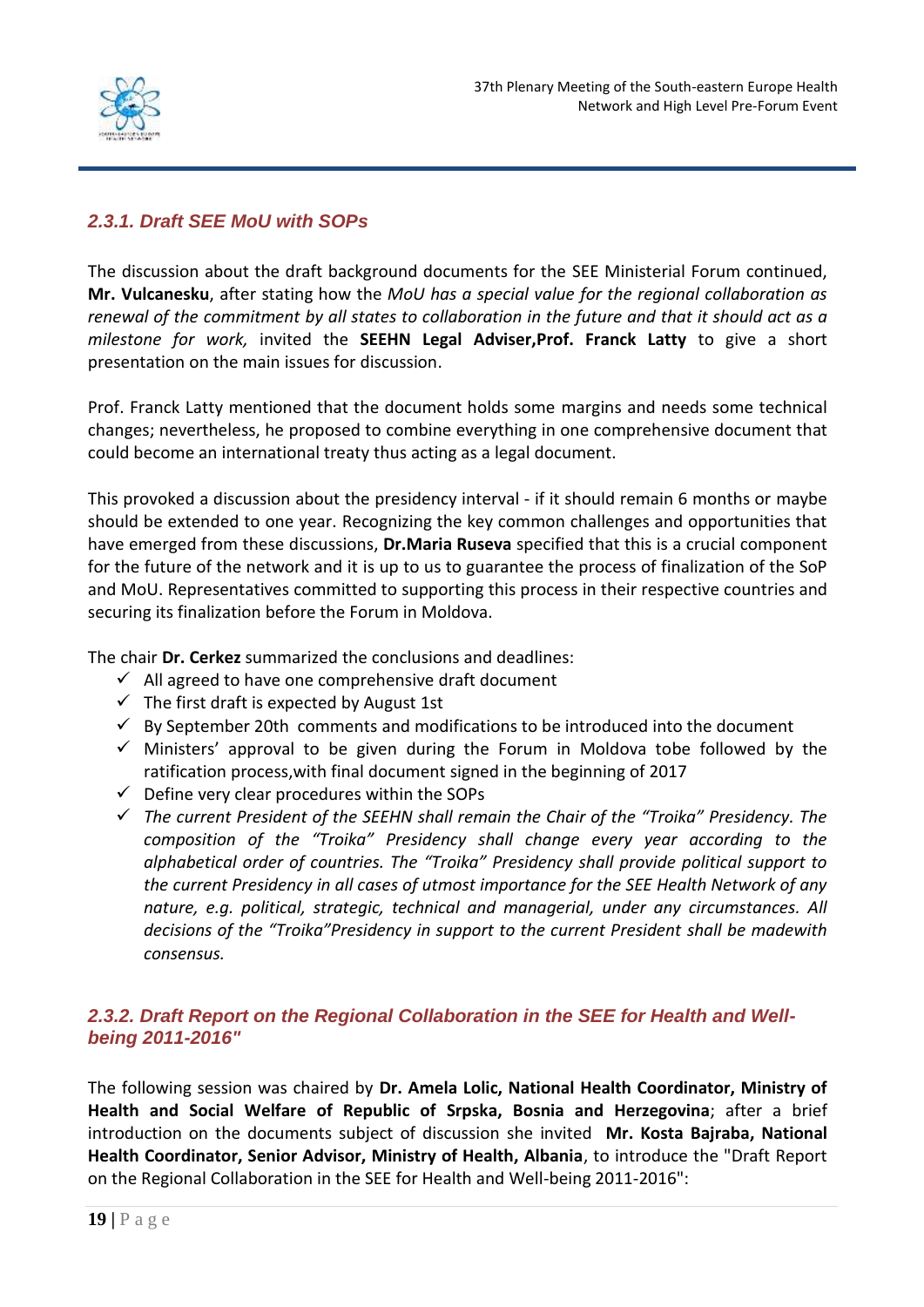

*It is a paper which shows the short history of the Network and explains the difficulties and challenges faced.*The focus of this document is on 7 issues:

- a) Context of the Network and responding to challenges in the Region.
- b) The context of the Network as part of the Stability Pact in the Region.
- c) The Role of Member Countries and the Role of Partners, clarifying the process of collaboration within the network.
- d) The vision of the Network and its evolution (started as a vision for a network created by countries in post-conflict situation,afterwards the Dubrovnik pledge placed the emphasis on health and peace and stability in the region, then Skopje pledge explained the importance of health in economic growth;the vision shifted towards regional cooperation, then towards the whole of government and whole of society in 2009 and particularly towards non-communicable diseases, shapedby the strategic development of "health 2020" in these countries)
	- 4. Main achievements of the network /the technical level
		- Establishment of the RHDC and the transformation of the Regional offices into RHDC, some integrated within the Government Institution.
		- Mandate of Sustainable Regional Public Health Initiative.
		- The role of the network in capacity building
	- 6. The status of the Network; the need for more investments in health in the member countries; the emerging health adds particularly in NCDs; and implementation of health in all policies which are empowering member countries to strengthen the intersectorial cooperation and empowering governments in strengthening health for all policies.
	- 7. How to meet and overcome challenges in the regional cooperation:
		- The need for greater political commitment and strengtheningof the Secretariat function
		- Visibility of the network
		- Involvement of the information system for integration

**Dr. Ruseva** shared some additional information about this document serving as a background paper intended to support the decisions of the Ministers in Moldova in order to strengthen the regional cooperation; namely, this document was used as a topic for the PhD thesis of an external evaluator, Mr. Allen Nielen from the Graduate Institute of Geneva, Switzerland.

#### <span id="page-19-0"></span>*2.3.3. Draft Report on Investment for Health and Well-being in the SEE"*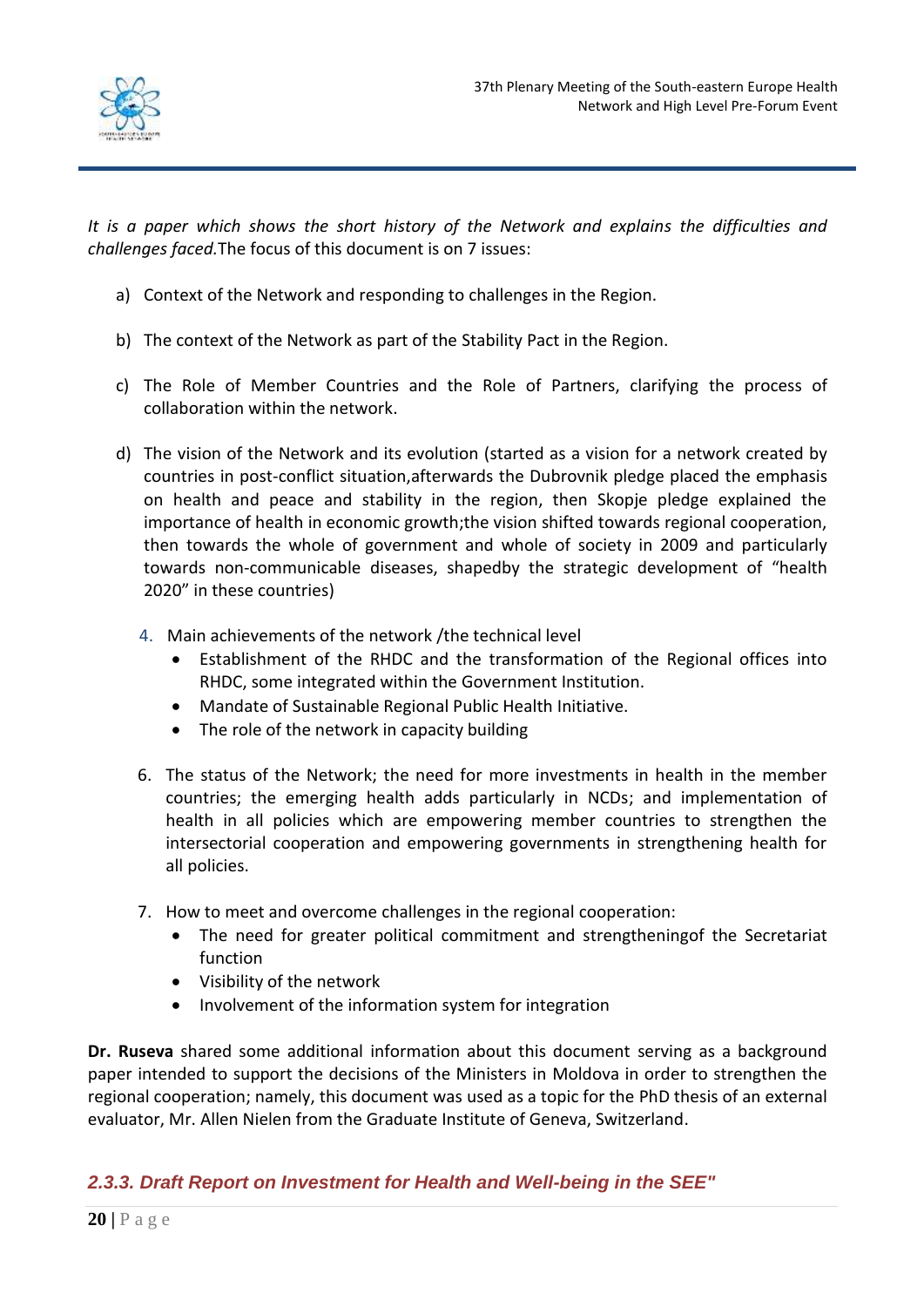

The third document was presented by **Professor Dragan Gjorgjev** "*Draft Report on Investment for Health and Well-being in the SEE", Health Economic Growth* and,which has been initiated by Christine Brown WHO EURO

Dr. Gjogev presented the objectives of the study, which wants to make an attempt to identify the contribution made by the health sector to the national economy primarily through the analysis of the effectiveness of some public health policy interventions in the SEE countries. Another purpose of this analysis is to give economic arguments for making investmentsin different nonhealth sector budget holders at national and/or local level in the countries - that capitalize in health outcomes.

He presented howHealth is not only a precondition for economic growth, but driving force for providing growth opportunities. Dr. Gjorgev underlined the concern over the rising health care costs and over the sustainability of public services, by evaluating the commitment by the Governments to improvements in the area of health. Fig4

| <b>Health Governance – Spending for health in SEE</b>                                     |       |        |                         |  |
|-------------------------------------------------------------------------------------------|-------|--------|-------------------------|--|
| Index of THE increase from 1.8 to 7.5 - strong commitment of                              |       |        |                         |  |
| the governments in improvement of health of their citizens                                |       |        |                         |  |
| Table 1. Total Health Expenditures (THE), PPP\$ per capita, SEEHN member states, 1995 and |       |        |                         |  |
| 2013                                                                                      |       |        |                         |  |
|                                                                                           |       |        | Index of                |  |
| Country                                                                                   | 1995  | 2013   | increase<br>(2013/1995) |  |
| Albania                                                                                   | 263.7 | 539.28 | 2.0                     |  |
| Bosnia & Herzegovina                                                                      | 123.7 | 928.5  | 7.5                     |  |
| <b>Bulgaria</b>                                                                           | 289.7 | 1212.5 | 4.2                     |  |
| Macedonia                                                                                 | 416.1 | 758.7  | 1.8                     |  |
| Republic of Moldova                                                                       | 144.7 | 533.4  | 3.7                     |  |
| Montenegro                                                                                | 445.3 | 926.4  | 2.1                     |  |
| Romania.                                                                                  | 183.1 | 988.2  | 5.4                     |  |
| Serbia                                                                                    | 300.7 | 986.9  | 3.3                     |  |
|                                                                                           |       |        |                         |  |

**Fig. 4**.

Improving population health and good governance of health sector performance will make an important contribution to labour market productivity.The study results on Health Governance are showing health benefits of the GDP increase in SEE (Fig 5.)

**Fig. 5.**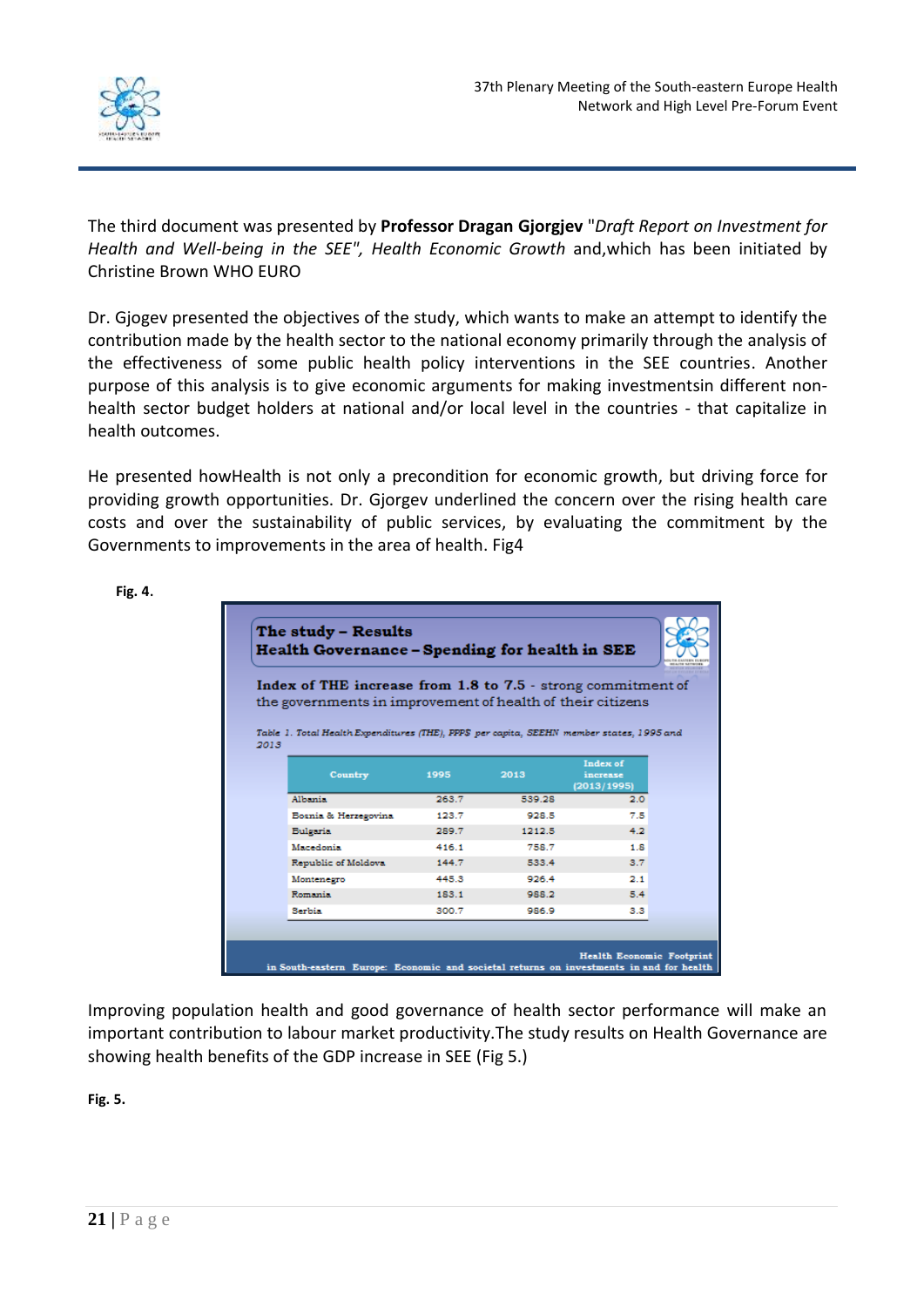



By presenting case studies from different countries in the SEE region, Dr.Gjorgjev concluded that investments in health could be made in different ways and still producea significant and scalable economic return. He also recommended that this was an attempt to encourage governments and decision-makers - through the pre-set conceptual framework and concrete economic data - to undertake brave steps into investments that have long-term gains for health as well as for the economy. (Presentation by Professor Dr. GJORGEV as Annex5)

Facilitators and the representatives congratulated **Dr. Gjorgjev** and **Ms. Neda Milevska**, **Studiorum**, for the development of this document as a great contribution to the network and recognized it as a study that one would want to share with the Ministers, as an explanation why health is so important for economic growth.

**Mr. Kosta Barjaba** summarized the importance of the Draft Report on the Regional Collaboration in the SEE for Health and Well-being 2011-2016"with the following statement (quote): "*this document is an innovative explanation of the regional cooperation and one that is building trust between countries, bringing them together to merge resources, transparency and partnership. The network has proved to have potentials to be a sustainable initiative of the region and in this term we are strengthening the dimension and power not just as a stability pact but as its own inevitability to continue building ourcapacities*". *I picked up two lessons from the network:"*

- $\checkmark$  Proved that collective engagement is more efficient then individual action;
- $\checkmark$  The network proved that despite the small size of the countries and being a small region composed of small countries, the history proved that it was an opportunity for all countries.

Whereas "Draft Report on Investment for Health and Well-being in the SEE*" has addressed the health system by putting the health in the local and economic context of each country*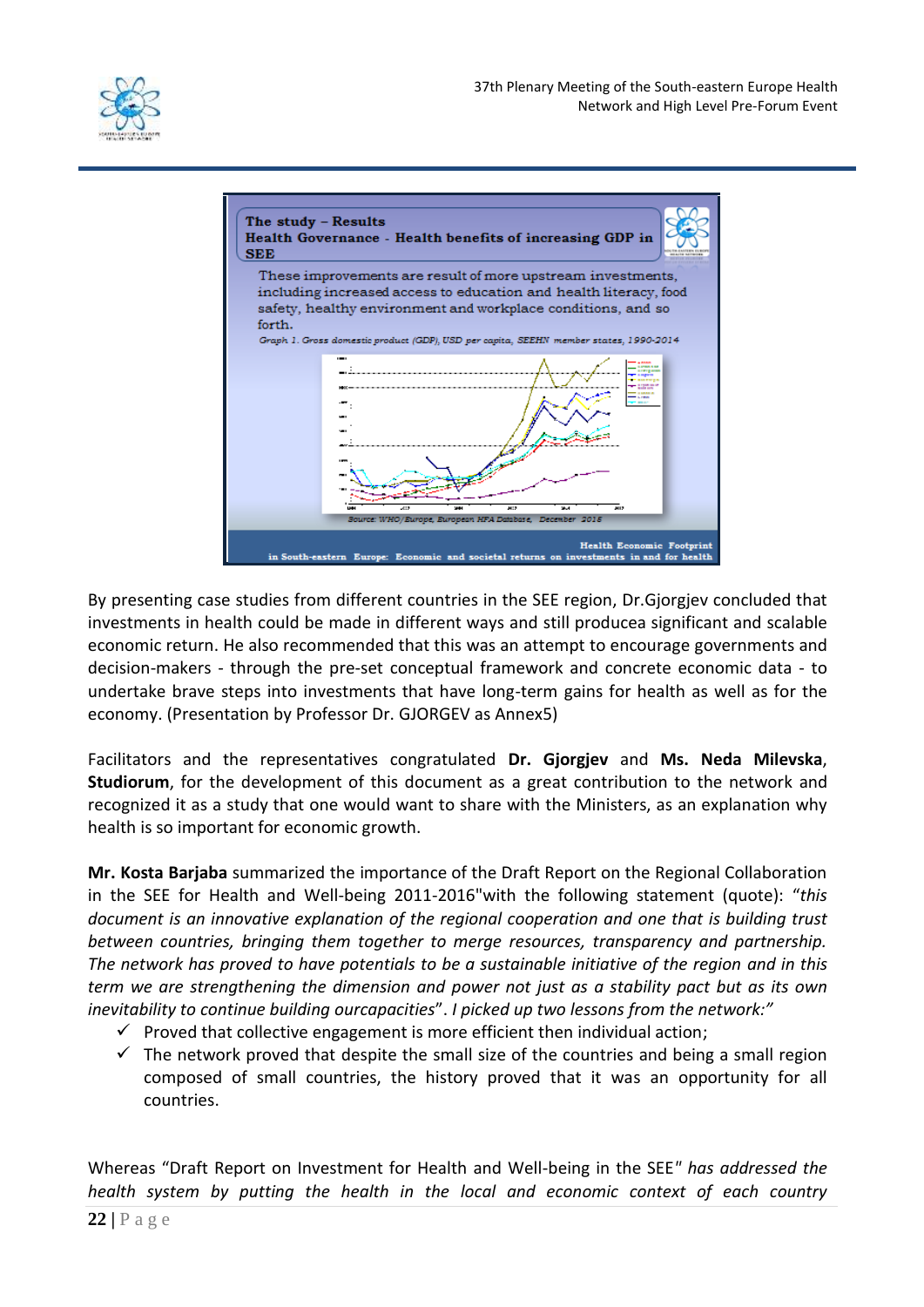

*individually, and at the same time in a global and EU development context; the paper discovered the direct links between growth and health as an indicator of wellbeing; health is very influential if we consider GROWTH as SMART, green (environmentally protective), sustainable in social and human dimension and inclusive (all people have to contribute and benefit from growth)! This paper is talking about increasing health expenditures, so governments should contribute more to health, and should transform policy priorities. Health should be involved in all policies: this is a smart way to compensate for the limited financial resources allocated to health in comparison to other systems, such as education, food, culture, etc..".* 

#### <span id="page-22-0"></span>*2.4. Presidency of the Republic of Moldova: Road Map and Calendar of the SEEHN in the second half of 2016*

**Mr. Andrei Cazacu, Authorized Senior Officer, Ministry of Health , Chisinau, Republic of Moldova,** requested the approval of the final examination and approval of the Road Map and Calendar of the SEEHN under the Presidency of the Republic of Moldova in the second half of 2016.Strengthening the Governance structures of the SEE Health Network, such as setting up of the SEEHN Secretariat and finalizing the Selection process of 2015 and launching a new selection process for the Head of the Secretariat and a new Technical Officer, has been underlined.

The discussion has enclosed the estimations for the collection of pending yearly contributions from the SEEHN Member States and developing and endorsing the SEEHN Yearly Financial report for 2016 and the yearly Financial plan for 2017, as well.

Regarding the SEE Network partnerships, **Dr. Maria Ruseva** invited Ms. Sanja Sazdovska, Acting Technical Consultant from the SEEHN Secretariat, to follow partnership indicators for evaluation(identify joint regional priorities for the next year-2017;identify possibilities for cooperation with IOM, Studiorum, ECDC, etc). She also highlighted that most of our MoUs will undergo a new round of discussions and negotiationsfor partnerships with new activities to be included, which one will report about atthe 38thPlenary meeting.

Also one of the important decisions of the SEEHN Ex Com on outstanding managerial and legal matters of the Network, has been the importance of the permanent liaison between the SEEHN Ex Com and WHO Europe, the RCC regarding andEC TAIEX:

- Visits to planned Regional Initiatives
- Participation in the SEE 2020 Strategy Coordination Meetings

In this regard, an invitation has been requested to the SEE HNCS /SEE RHDCs for developing as soon as possible the new applications for multicounty regional workshops, following which the SEEHN Executive Committee should submit them to EC TAIEC Instrument for the period XX 2016 – 31 December 2017.

**Dr.Alexandre Berlin, Honorary Director, European Commission, and Co-opted Member of the SEEHN Executive Committee**also suggested study visits and expert missions to be included into the plan on multilateral basis.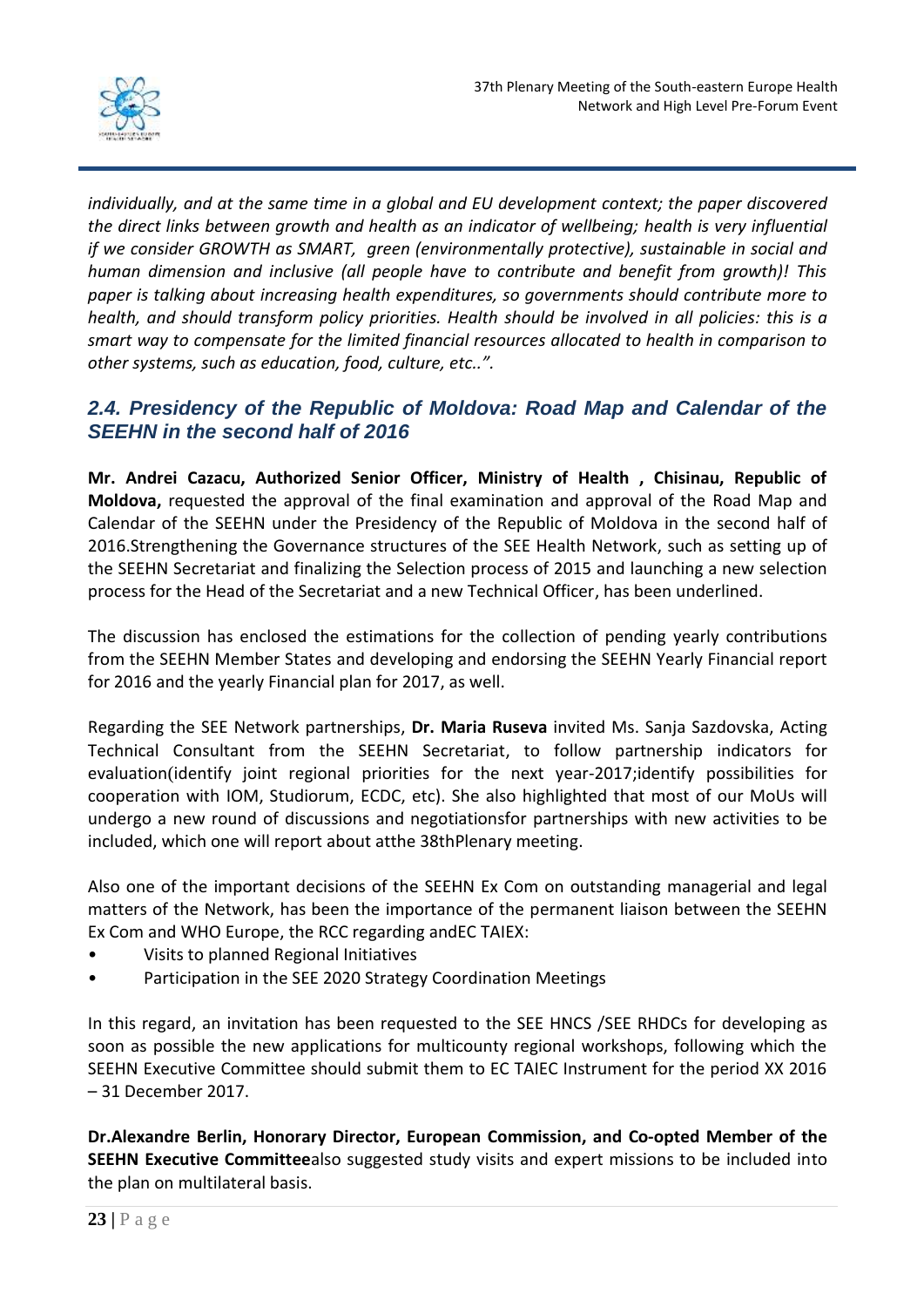

One of the last subjects of discussion in the last session was also strengthening the capacities and performance of the SEEHN RHDCs and their support to scale up their work and capacities;Strengthening the SEEHN RHDC on CDS/SECIDS /Tirana/Albania and the SEEHN RHDC on HRH/Chisinau/MDA towards attaining WHO Europe CC status (See Annex 6-Roadmap)

**Dr. Maria Ruseva** congratulated the SEEHN RHDC on CDS "SECIDS" for their ability in the fund raising arena (approx. 300,000\$ from CDC, Atlanta). In this respect, a suggestion was made by Ms. Ledia Agoli, Chief Executive Manager of SECIDS and representative from Albania, to create possibility for legal registration of the RHDCs as legal entities in the respective country. In this context she requested that by July each of the Centres should have come up with major technical activities to be included in the road map; this is how we can revise and finalize the Road Map and approve it in Moldova.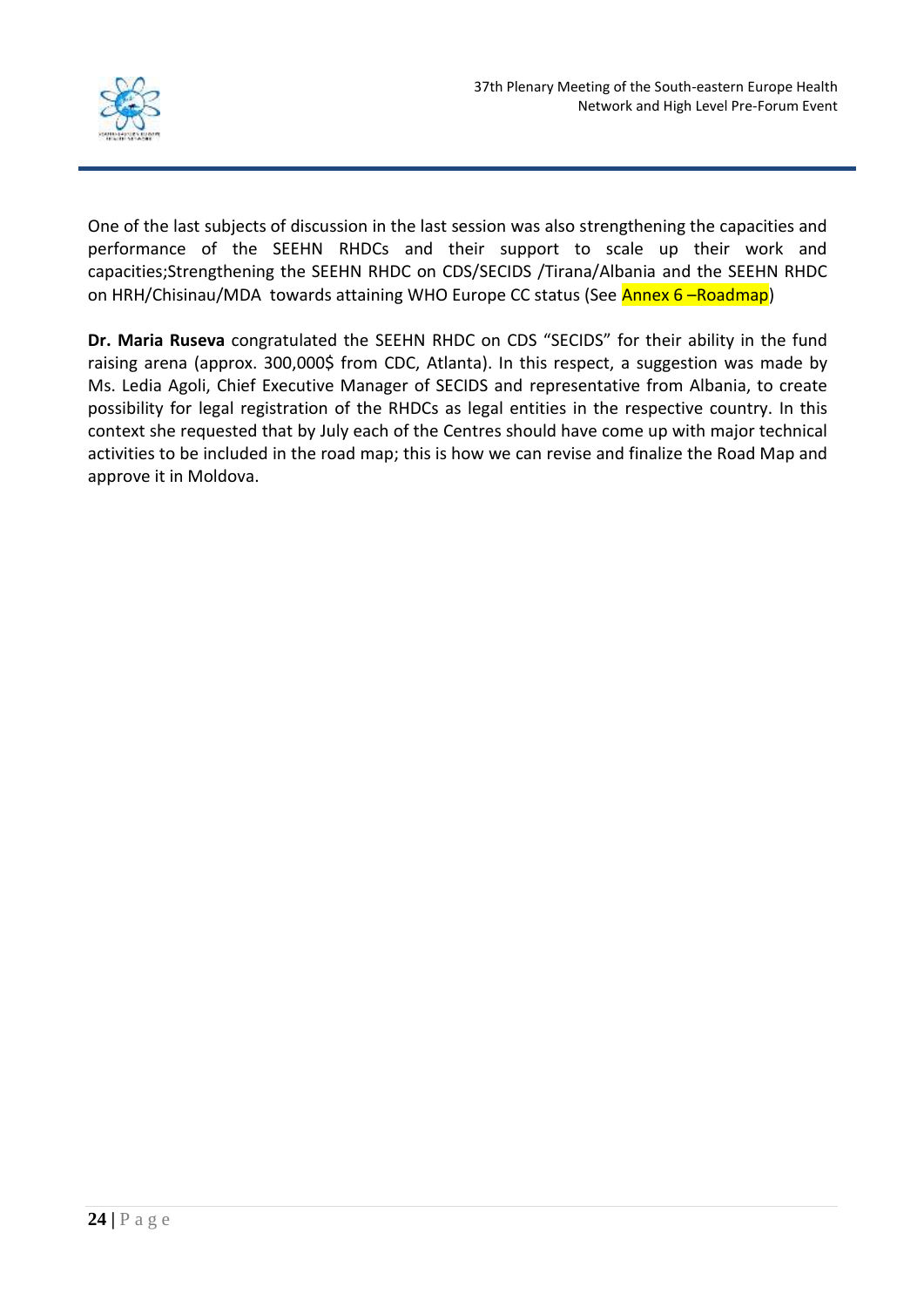

#### <span id="page-24-0"></span>**Chapter 3. CONCLUSIONS AND RECOMMENDATIONS**

- **1.** The High Level Meeting and the 37th Plenary Meeting of the South-eastern Europe Health, convened under the Presidency of the Bosnia and Herzegovina (Ministry of Civil Affairs of Bosnia and Herzegovina, Federal Ministry of Health, Ministry of Health and Social Welfare of Republic of Srpska and Department of Health and Other Services of Brcko District of Bosnia and Herzegovina), completed its objectives successfully;
- **2.** With regards to the review of the progress of work of the SEE Health Network and its institutions in the first half of 2016 under the Bosnia and Herzegovina Presidency, the high level representatives of the Ministries of Health and the National Health Coordinators expressed their sincere appreciation and gratitude to the BiH Presidency for the political leadership and professionalism of performing its duties in the period January – July 2016; in this regard, the Report of the Bosnian Presidency for the second half of 2016 was approved by the 37th Plenary of the SEEHN pending some corrections and comments to be completed;
- **3.** TheBiH Presidency acknowledged highly the significant political, technical and administrative assistance of WHO Regional Office for Europe in supporting the SEEHN and with regard to the organization of the all high level and technical regional meetings of the SEEHN.
- **4.** The High Level Meeting of the SEEHN Representatives acknowledged, with appreciation, the role and continuous support of the Regional Cooperation Council in the development of the SEE 2020 Strategy and its implementation.
- **5.** Regarding the Review of the implementation of health objectives and measures of the SEE 2020 Strategy, the following has been concluded:
	- The 37th Plenary appreciated the presentation of the Deputy Secretary General of the Regional Cooperation Council (RCC) regarding the implementation of the SEE 2020, highlights and overview of the SEE 2020 Strategy's 5 pillars, and also invited further support and prospects for fundraising through the RCC.
	- The planning process for the next years (3 years) has started, the RCC budget will be decreased and therefore prioritization of the health sessions has been strongly required.
	- It has been confirmed that the criteria for receiving grants have to be in line with the Health 2020 Strategy and the projects need to have aregional dimension.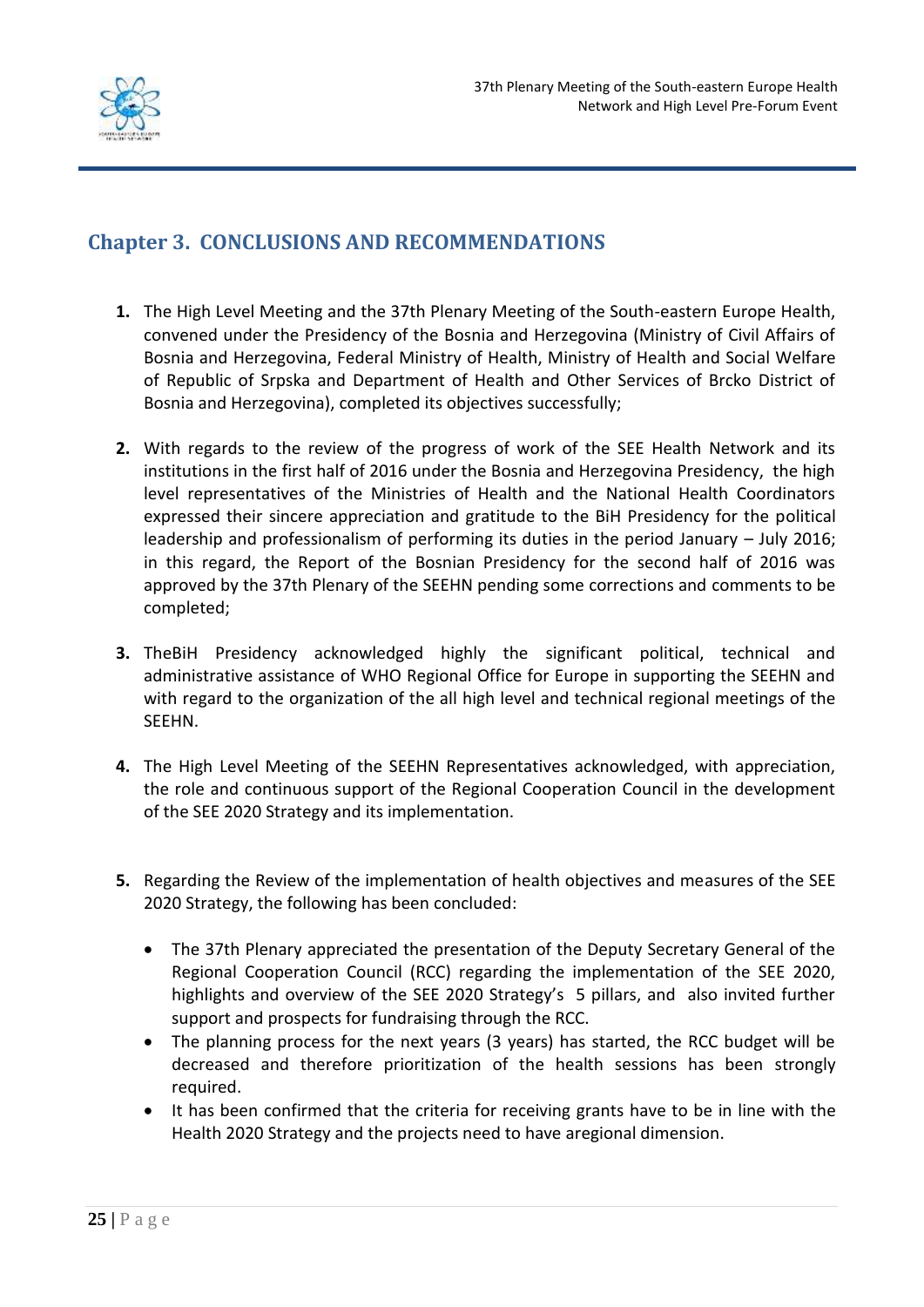

- Participants expressed their concern over the need to maintain health high on the government's agenda, despite the economic, social, and other difficulties in this region, and requested international support in this regard.
- Representative of the RD Desk, WHO EURO asserted the long history of WHO in data provision (particularly data needed for improvement of health and economic data), and also reassured the audience that the cooperation between the WHO and the RCC would be strengthened, while pointing out the RD's serious intervention toposition health higher among the government's priorities;
- Regarding the approval and signing of a Memorandum of Understanding for Partnerships with Instituto Superiore di Sanità – URE (ISS), the following conclusions have been drawn:
- The MoU was recognized by the Presidency and the Regional Committee, and the importance of growing partnerships was recognized by the 37th Plenary.
- The signing process will take place in two steps; the first step was the signing exercise during the 37th Plenary and the next step will be completed at the Fourth SEE Ministerial Forum to be held in Chisinau, Republic of Moldova in November 2016.
- Regarding the preparation of the Fourth SEE Ministerial Forum to be held in Chisinau, Republic of Moldova in November 2016, the following has been arranged:
- Political commitment of ministers and composition of delegations has been clearly defined: Ministers of Health will be chairing sessions, WHO Senior Representatives will be facilitating, and respective Partners will have prominent roles as well. Members of the Executive Committee will be overseeing group discussions on various working documents.
- Country preparations: The list of delegates and key note speakers have been defined, nominations are expected.
- Ceremonies and awards: Celebration of the 15 anniversary of the SEEHN and celebration of the signing process of the MoU with the IsntitutoSuperiore de Sanita will be organized. In addition there will be an awarding ceremony, as a recognition of the collaboration with the partners and possibility toacknowledge the people who have presentedthe Network and have contributed to it formany years.
- In view of the forthcoming Forum, WHO EURO representative emphasized the importance of the need to strengthen the network and to ensure commitment by the governments, andhighlighted theRD's interest and dedication to the Fourth SEE Ministerial Forum in Chisinau, Republic of Moldova, in November 2016 ;
- Approval of the Road Map and Calendar of the SEEHN under the Presidency of the Republic ofMoldova in the second half of 2016; the following was defined:
- The Pledge has been drafted under complete supervision of all relevant departments of the WHO EURO, shaped as a good basis for political commitment and a guide for moving forward and sustaining the network. All the countries accentuate the importance of the network in the past 15 years and the importance of the continuation of the network.
- MoU has a special value for the regional collaboration, as a renewal of the commitment by all states to joint collaboration.